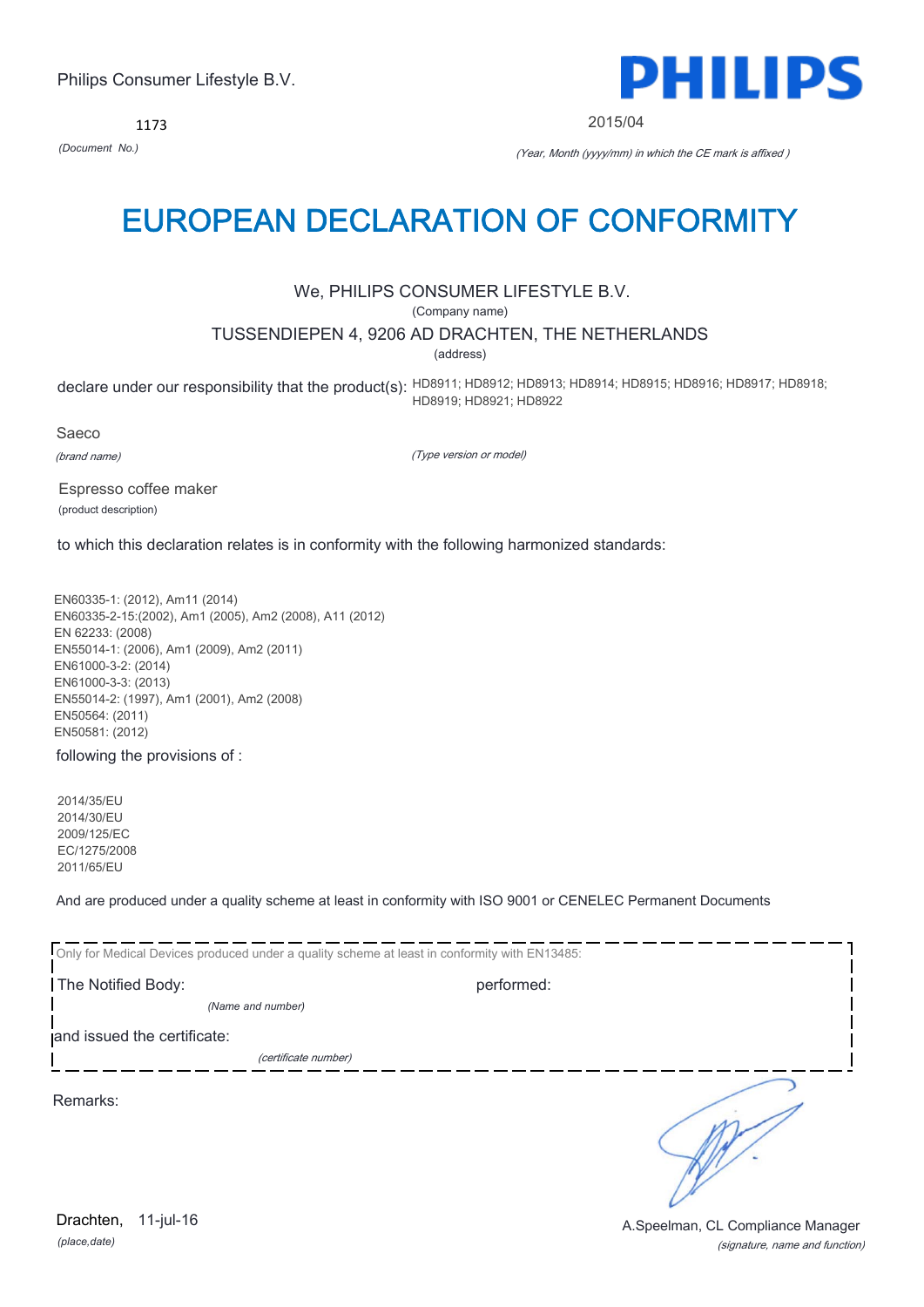1173



#### 2015/04

*(Document No. /Bericht Nr. )* (Year, Month (yyyy/mm) in which the CE mark is affixed /Jahr der CE Zeichenerteilung )

# EUROPEAN DECLARATION OF CONFORMITY

(EG - Konformitätserklärung)

# We, PHILIPS CONSUMER LIFESTYLE B.V.

(Company name / Name)

#### TUSSENDIEPEN 4, 9206 AD DRACHTEN, THE NETHERLANDS

(address / Anschrift)

erklären als Verantwortliche, daß folgende(s) elektrische(n) Produkt(e)

declare under our responsibility that the product(s) HD8911; HD8912; HD8913; HD8914; HD8915; HD8916; HD8917; HD8918; HD8919; HD8921; HD8922

Saeco

(brand name, Markenname)

(Type version or model, Typenbezeichnung oder Modell )

Espresso coffee maker (product description, Produktbezeichnung)

to which this declaration relates is in conformity with the following harmonized standards: (auf die sich diese Konformitätserklärung bezieht, allen nachstehenden hamonisierten Normen entspricht.)

EN60335-1: (2012), Am11 (2014) EN60335-2-15:(2002), Am1 (2005), Am2 (2008), A11 (2012) EN 62233: (2008) EN55014-1: (2006), Am1 (2009), Am2 (2011) EN61000-3-2: (2014) EN61000-3-3: (2013) EN55014-2: (1997), Am1 (2001), Am2 (2008) EN50564: (2011) EN50581: (2012)

following the provisions of : (Entsprechend den Bestimmungen der)

2014/35/EU 2014/30/EU 2009/125/EC EC/1275/2008 2011/65/EU

### And are produced under a quality scheme at least in conformity with ISO 9001 or CENELEC Permanent Documents

(und die gemäß eines Qualitätsystems produziert werden, dass mindestens der ISO 9001 oder CENELEC Permanent Documents entspricht)

Tonly for Medical Devices produced under a quality scheme at least in conformity with EN13485 The Notified Body: performed: (benannte Stelle) *(Name and number/ Name und Kennnummer )* (ausgeführt) (description of intervention / Beschreibung des Verfahrens) and issued the certificate: (und stellen das Zertifikat) (certificate number / Zertifikatnummer) ٦

Remarks:

*(place,date / Ort, Datum )* Drachten, 11-jul-16

(signature, name and function / Unterschrift, Name und Funktion des Unterzeichners ) A.Speelman, CL Compliance Manager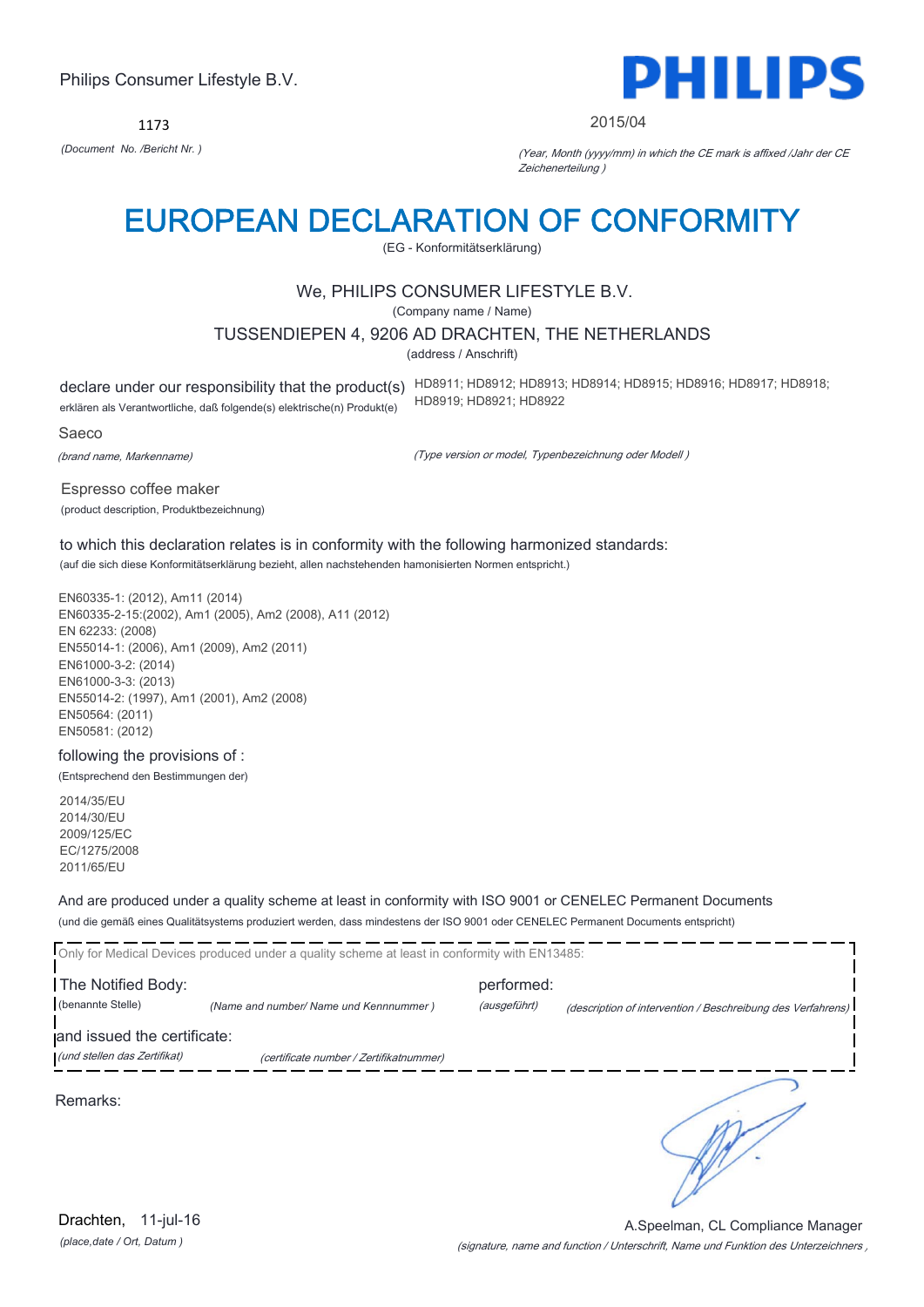1173



#### 2015/04

*(Document No. / Numéro du document)* (Year, Month (yyyy/mm) in which the CE mark is affixed / Année/mois (aaaa/mm) au cours de laquelle le marquage CE a été apposé)

# EUROPEAN DECLARATION OF CONFORMITY

(DECLARATION DE CONFORMITE CE)

### We, PHILIPS CONSUMER LIFESTYLE B.V.

(Company name / Nom de l'entreprise)

### TUSSENDIEPEN 4, 9206 AD DRACHTEN, THE NETHERLANDS

(address / adresse)

(déclarons sous notre propre responsabilité que le(s) produit(s))

declare under our responsibility that the product(s) HD8911; HD8912; HD8913; HD8914; HD8915; HD8916; HD8917; HD8918; HD8919; HD8921; HD8922

Saeco

(brand name, nom de la marque)

(Type version or model, référence ou modèle)

Espresso coffee maker (product description, description du produit)

to which this declaration relates is in conformity with the following harmonized standards: (auquel cette déclaration se rapporte, est conforme aux normes harmonisées suivantes)

EN60335-1: (2012), Am11 (2014) EN60335-2-15:(2002), Am1 (2005), Am2 (2008), A11 (2012) EN 62233: (2008) EN55014-1: (2006), Am1 (2009), Am2 (2011) EN61000-3-2: (2014) EN61000-3-3: (2013) EN55014-2: (1997), Am1 (2001), Am2 (2008) EN50564: (2011) EN50581: (2012)

#### following the provisions of :

(conformément aux exigences essentielles et autres dispositions pertinentes de:)

2014/35/EU 2014/30/EU 2009/125/EC EC/1275/2008 2011/65/EU

And are produced under a quality scheme at least in conformity with ISO 9001 or CENELEC Permanent Documents

(Et sont fabriqués conformément à une qualité au moins conforme à la norme ISO 9001 ou aux Documents Permanents CENELEC)

Only for Medical Devices produced under a quality scheme at least in conformity with EN13485: The Notified Body: performed: (L'Organisme Notifié) *(Name and number/ nom et numéro)* (a effectué) (description of intervention / description de 'intervention) and issued the certificate: (et a délivré le certificat) (certificate number / numéro du certificat) ٦

Remarks:

*(place,date / lieu, date)* Drachten, 11-jul-16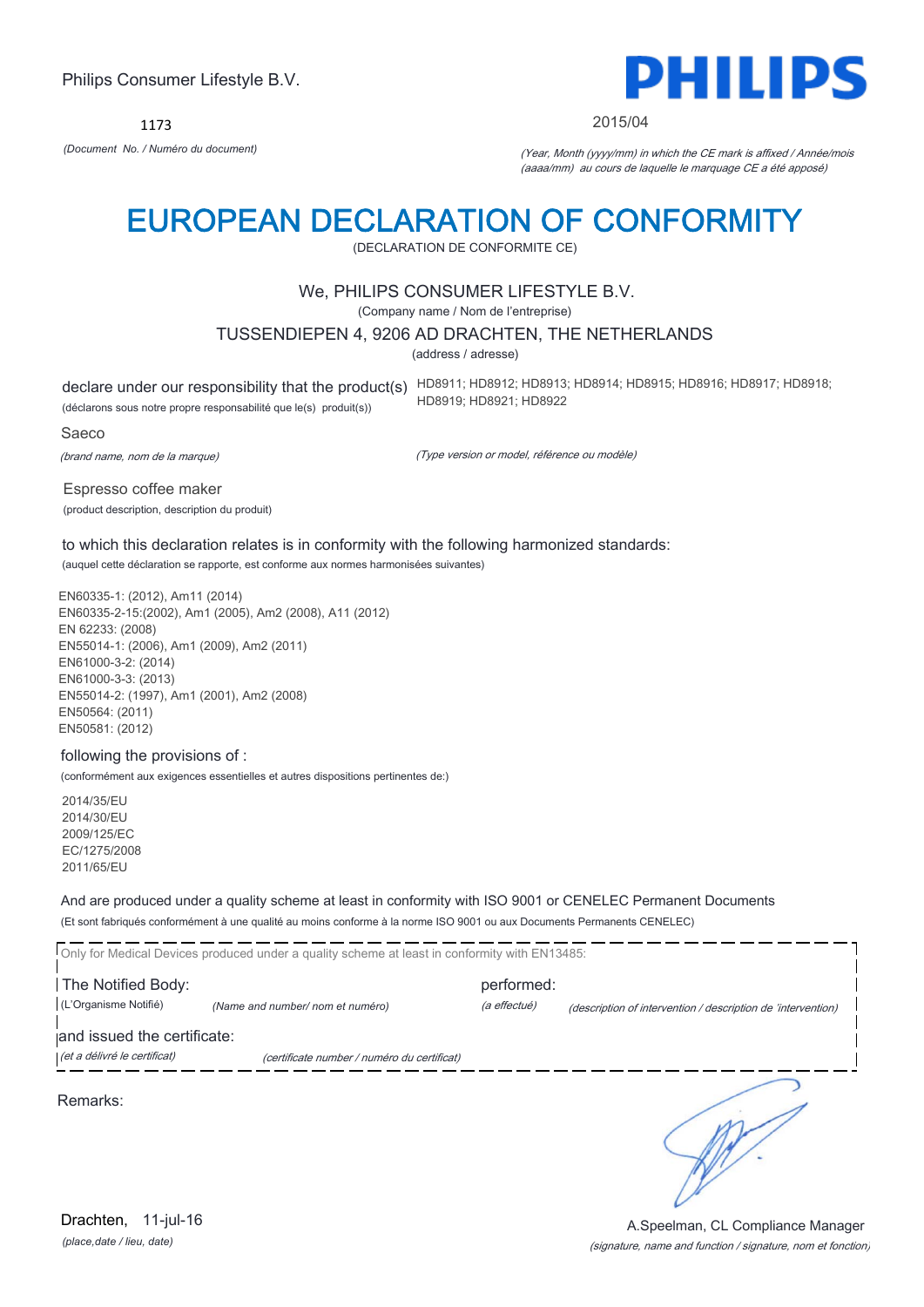1173



#### 2015/04

*(Document No. / Documentnummer)* (Year, Month (yyyy/mm) in which the CE mark is affixed / Jaar, maand waarin de CE markering is uitgegeven)

# EUROPEAN DECLARATION OF CONFORMITY

(Europeese Conformiteitsverklaring)

# We, PHILIPS CONSUMER LIFESTYLE B.V.

(Company name / Bedrijfsnaam)

### TUSSENDIEPEN 4, 9206 AD DRACHTEN, THE NETHERLANDS

(address / adres)

(verklaren dat onder onze verantwoordelijkheid de product(en))

declare under our responsibility that the product(s) HD8911; HD8912; HD8913; HD8914; HD8915; HD8916; HD8917; HD8918; HD8919; HD8921; HD8922

Saeco

(brand name, merknaam)

(Type version or model, typenummer of model)

Espresso coffee maker (product description, productbeschrijving)

to which this declaration relates is in conformity with the following harmonized standards: (waar deze verklaring betrekking op heeft voldoen aan de volgende geharmoniseerde standaarden)

EN60335-1: (2012), Am11 (2014) EN60335-2-15:(2002), Am1 (2005), Am2 (2008), A11 (2012) EN 62233: (2008) EN55014-1: (2006), Am1 (2009), Am2 (2011) EN61000-3-2: (2014) EN61000-3-3: (2013) EN55014-2: (1997), Am1 (2001), Am2 (2008) EN50564: (2011) EN50581: (2012)

following the provisions of :

(volgens de voorwaarden van:)

2014/35/EU 2014/30/EU 2009/125/EC EC/1275/2008 2011/65/EU

And are produced under a quality scheme at least in conformity with ISO 9001 or CENELEC Permanent Documents

(En worden geproduceerd volgens een kwaliteitsprogramma wat minimaal overeenkomt met ISO9001 of de CENELEC permanente documenten)

Only for Medical Devices produced under a quality scheme at least in conformity with EN13485: The Notified Body: performed: (Notified Body) *(Name and number/ Naam en nummer)* (heeft uitgevoerd) (description of intervention / uitgevoerd testprotocol) and issued the certificate:

(en heeft een certificaat uitgegeven) (certificate number / nummer van het certificaat)

Remarks:

*(place,date / plaats, datum)* Drachten, 11-jul-16

٦

(signature, name and function / handtekening, naam en functie) A.Speelman, CL Compliance Manager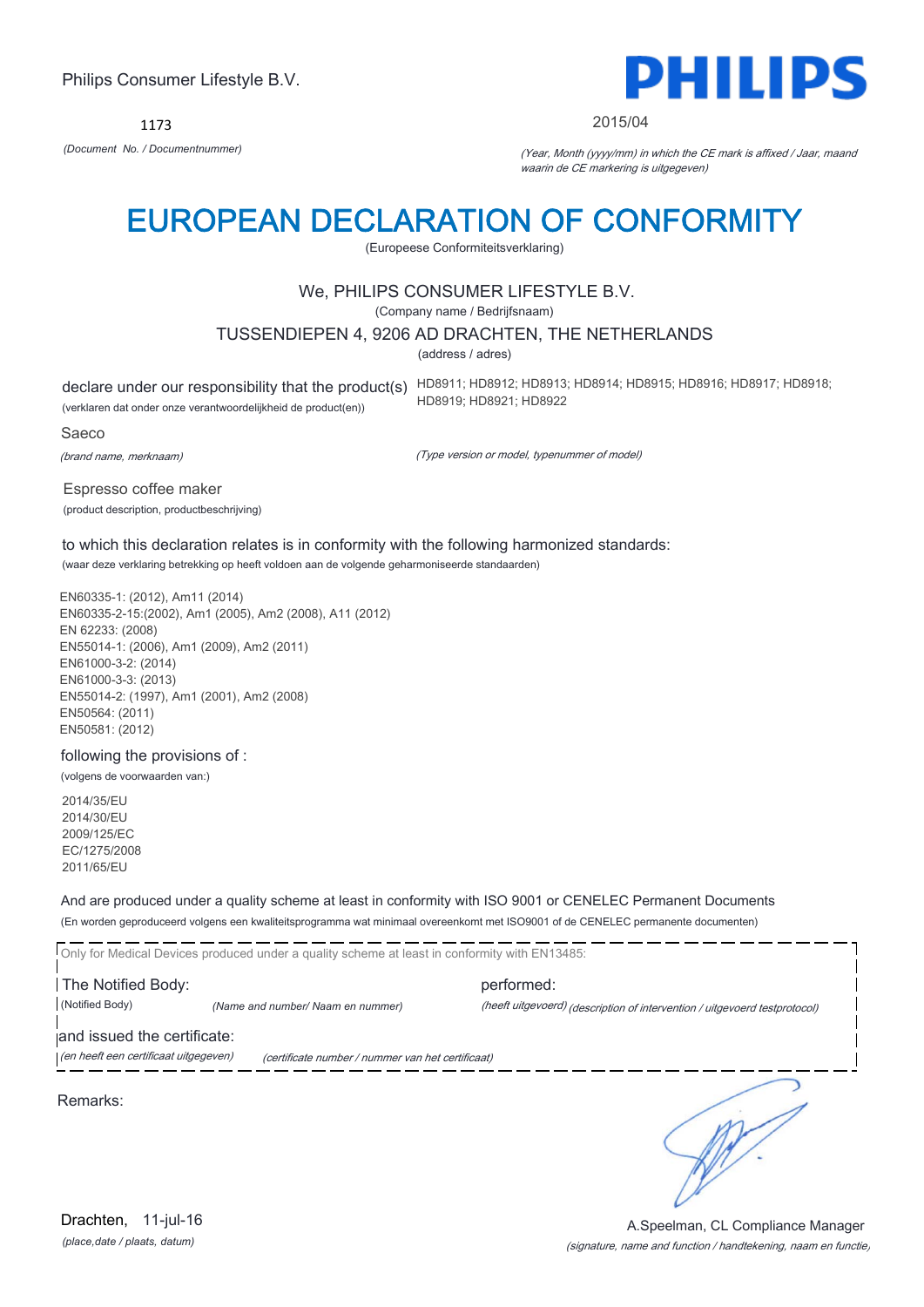1173



#### 2015/04

*(Document No. / Číslo zprávy)* (Year, Month (yyyy/mm) in which the CE mark is affixed / Rok udělění známky CE)

# EUROPEAN DECLARATION OF CONFORMITY

(Prohlášení o shodě v EU)

# We, PHILIPS CONSUMER LIFESTYLE B.V.

(Company name / Jméno)

#### TUSSENDIEPEN 4, 9206 AD DRACHTEN, THE NETHERLANDS

(address / adresa)

(Prohlašujeme na svou odpovědnost, že elektrický výrobek)

declare under our responsibility that the product(s) HD8911; HD8912; HD8913; HD8914; HD8915; HD8916; HD8917; HD8918; HD8919; HD8921; HD8922

#### Saeco

(brand name, značka)

(Type version or model, Typ verze nebo model)

Espresso coffee maker (product description, popis výrobku)

to which this declaration relates is in conformity with the following harmonized standards: (na nějž se toto prohlášení vztahuje, je ve shodě s následujícími harmonizovanými normami:)

EN60335-1: (2012), Am11 (2014) EN60335-2-15:(2002), Am1 (2005), Am2 (2008), A11 (2012) EN 62233: (2008) EN55014-1: (2006), Am1 (2009), Am2 (2011) EN61000-3-2: (2014) EN61000-3-3: (2013) EN55014-2: (1997), Am1 (2001), Am2 (2008) EN50564: (2011) EN50581: (2012)

# following the provisions of :

(Následovaných ustanoveními Směrnic:)

2014/35/EU 2014/30/EU 2009/125/EC EC/1275/2008 2011/65/EU

And are produced under a quality scheme at least in conformity with ISO 9001 or CENELEC Permanent Documents (A jsou vyráběny v systému řízení kvality minimálně ve shodě s ISO 9001 nebo)

Only for Medical Devices produced under a quality scheme at least in conformity with EN13485: The Notified Body: performed: (Kompetentní orgán) *(Name and number/ Název a číslo)* (provedl) (description of intervention / popis operace) and issued the certificate: (a vydal certifikát,) (certificate number / číslo certifikátu) ℩ Remarks:

*(place,date / místo, datum)* Drachten, 11-jul-16

#### (signature, name and function / podpis, jméno a funkce) A.Speelman, CL Compliance Manager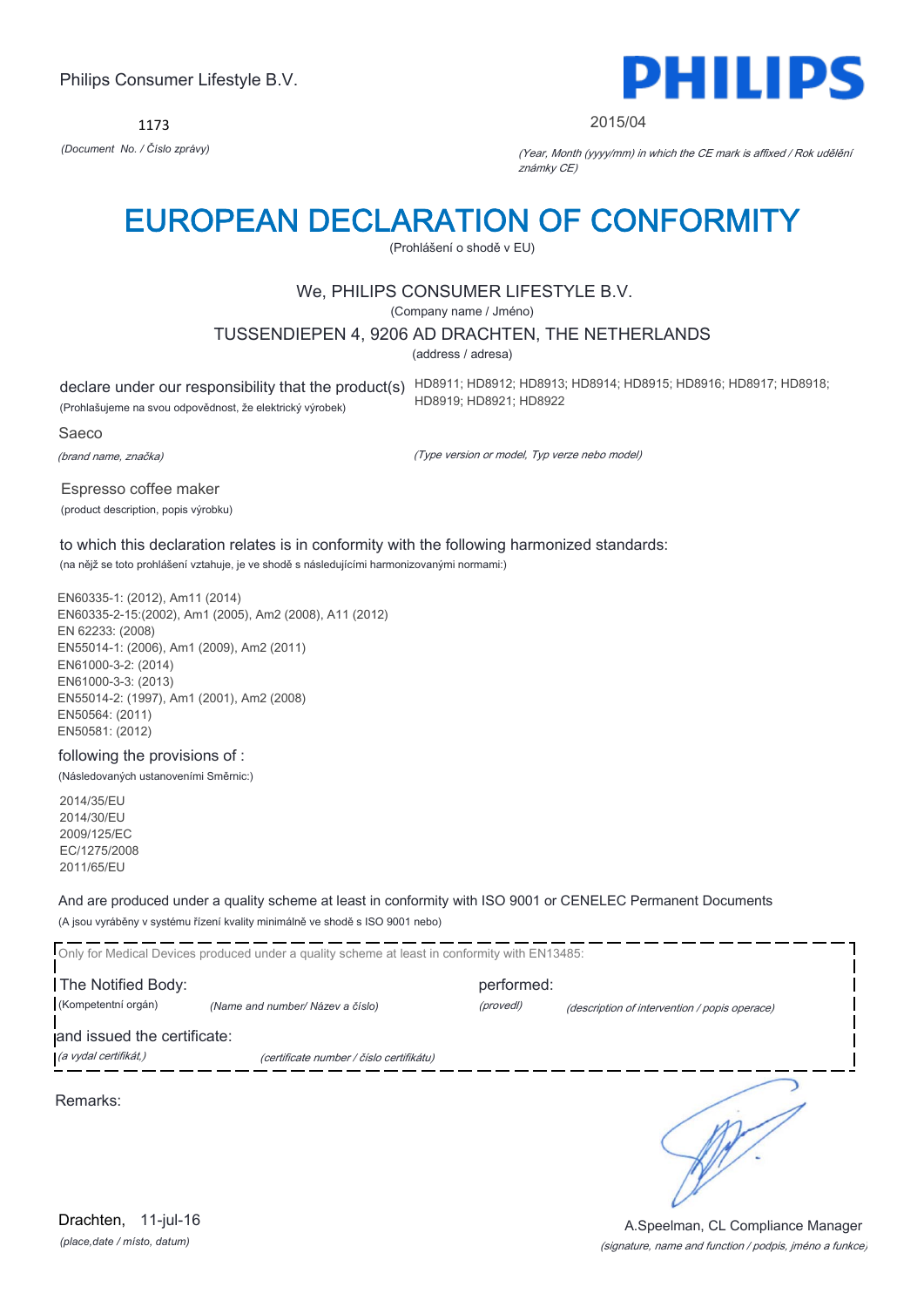1173



#### 2015/04

*(Document No. / Rapportnummer)* (Year, Month (yyyy/mm) in which the CE mark is affixed / Årstal for påhæftning af CE-mærkningen)

# EUROPEAN DECLARATION OF CONFORMITY

(EU KONFORMITETSERKLÆRING)

# We, PHILIPS CONSUMER LIFESTYLE B.V.

(Company name / Virksomhedens navn)

### TUSSENDIEPEN 4, 9206 AD DRACHTEN, THE NETHERLANDS

(address / adresse)

declare under our responsibility that the product(s) HD8911; HD8912; HD8913; HD8914; HD8915; HD8916; HD8917; HD8918; (Erklærer i henhold til vores ansvar, at de(t) elektriske produkt(er)) HD8919; HD8921; HD8922

Saeco

(brand name, navn på varemærke)

(Type version or model, type eller model)

Espresso coffee maker (product description, produktbeskrivelse)

to which this declaration relates is in conformity with the following harmonized standards: (til hvilke(t) denne erklæring relaterer sig, er i konformitet med følgende harmoniserede standarder)

EN60335-1: (2012), Am11 (2014) EN60335-2-15:(2002), Am1 (2005), Am2 (2008), A11 (2012) EN 62233: (2008) EN55014-1: (2006), Am1 (2009), Am2 (2011) EN61000-3-2: (2014) EN61000-3-3: (2013) EN55014-2: (1997), Am1 (2001), Am2 (2008) EN50564: (2011) EN50581: (2012)

#### following the provisions of :

(Opfylder de ufravigelige krav og øvrige forskrifter i)

2014/35/EU 2014/30/EU 2009/125/EC EC/1275/2008 2011/65/EU

And are produced under a quality scheme at least in conformity with ISO 9001 or CENELEC Permanent Documents

(Og er produceret i en kvalitet, der, som minimum, opfylder kravene i ISO 9001-standarden eller CENELEC's permanente dokumenter)

Only for Medical Devices produced under a quality scheme at least in conformity with EN13485:

The Notified Body: example and performed: (Det Notificerede Organ) *(Name and number/ Navn og nummer)* (har gennemført) (description of intervention / beskrivelse af intervention)

and issued the certificate:

(og udstedt erklæringen) (certificate number / erklæringsnummer)

Remarks:

*(place,date / sted, dato)* Drachten, 11-jul-16

# (signature, name and function / Signatur, navn og titel) A.Speelman, CL Compliance Manager

╮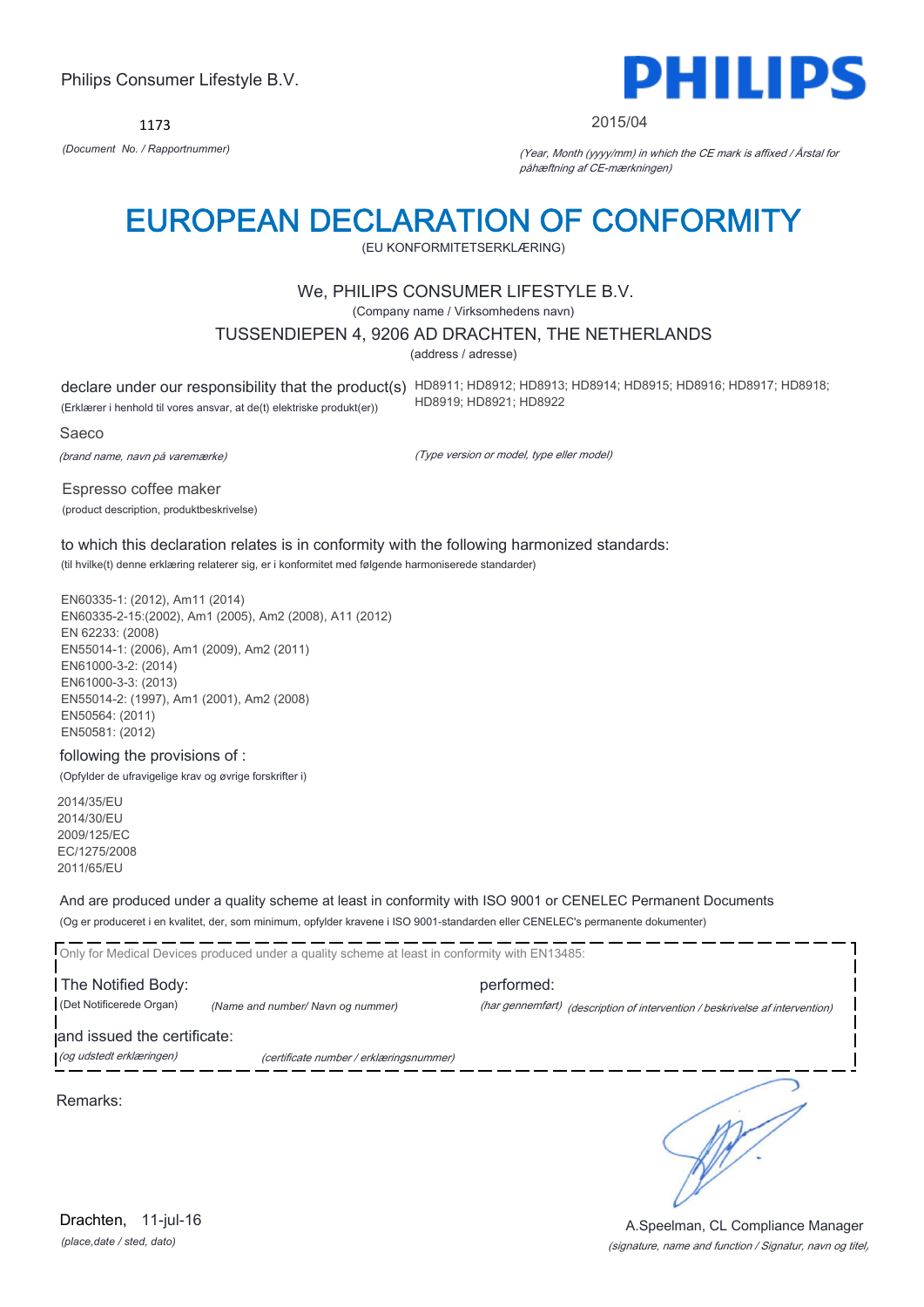1173



#### 2015/04

*(Document No. / Documento nº.)* (Year, Month (yyyy/mm) in which the CE mark is affixed / Año en el que se incluye el marcado CE))

# EUROPEAN DECLARATION OF CONFORMITY

(EU DECLARACIÓN CE DE CONFORMIDAD)

# We, PHILIPS CONSUMER LIFESTYLE B.V.

(Company name / Nombre compaña )

### TUSSENDIEPEN 4, 9206 AD DRACHTEN, THE NETHERLANDS

(address / dirección )

declare under our responsibility that the product(s): (Declaramos bajo nuestra propia responsabilidad que el (los) producto(s): HD8911; HD8912; HD8913; HD8914; HD8915; HD8916; HD8917; HD8918; HD8919; HD8921; HD8922

#### Saeco

(brand name, nombre de la marca)

(Type version or model, Referencia o modelo)

Espresso coffee maker (product description, descripción del producto )

to which this declaration relates is in conformity with the following harmonized standards: (Al que hace referencia esta declaración cumple con las siguientes normas armonizadas)

EN60335-1: (2012), Am11 (2014) EN60335-2-15:(2002), Am1 (2005), Am2 (2008), A11 (2012) EN 62233: (2008) EN55014-1: (2006), Am1 (2009), Am2 (2011) EN61000-3-2: (2014) EN61000-3-3: (2013) EN55014-2: (1997), Am1 (2001), Am2 (2008) EN50564: (2011) EN50581: (2012)

# following the provisions of :

(Siguiendo las disposiciones relativas a:)

2014/35/EU 2014/30/EU 2009/125/EC EC/1275/2008 2011/65/EU

And are produced under a quality scheme at least in conformity with ISO 9001 or CENELEC Permanent Documents

(Y se fabrican conforme a una calidad al menos conforme a la norma ISO 9001 o a los Documentos Permanentes CENELEC)

Only for Medical Devices produced under a quality scheme at least in conformity with EN13485: The Notified Body: performed: (El organismo notificado) *(Name and number/ Nombre y número)* (realizador) (description of intervention / descripción de la intervención) and issued the certificate: (Y expidió el certificado) (certificate number / número de certificado) ٦

#### Remarks:

*(place,date / lugar, fecha)* Drachten, 11-jul-16

### (signature, name and function / firma, nombre y cargo ) A.Speelman, CL Compliance Manager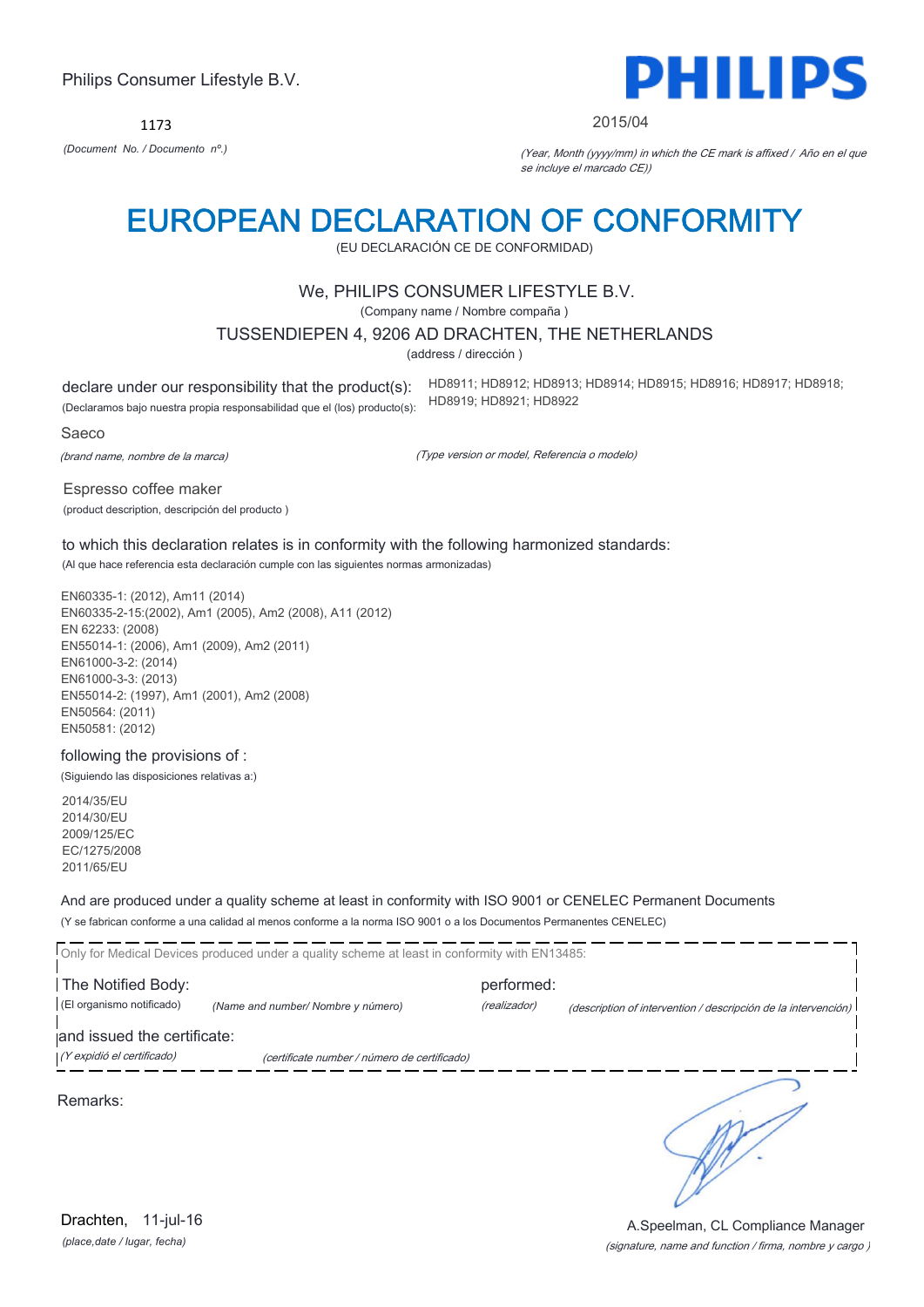1173



#### 2015/04

*(Document No. / Raportti nr.)* (Year, Month (yyyy/mm) in which the CE mark is affixed / CE merkinnän myöntämisvuosi)

# EUROPEAN DECLARATION OF CONFORMITY

(Vaatimustenmukaisuusvakuutus)

# We, PHILIPS CONSUMER LIFESTYLE B.V.

(Company name / Nimi)

### TUSSENDIEPEN 4, 9206 AD DRACHTEN, THE NETHERLANDS

(address / Osoite)

(Ilmoitus seuraavista vastuullamme olevista sähkötuotteista:)

declare under our responsibility that the product(s) HD8911; HD8912; HD8913; HD8914; HD8915; HD8916; HD8917; HD8918; HD8919; HD8921; HD8922

Saeco

(brand name, Brändinimi)

(Type version or model, Tyypi, versio tai malli)

Espresso coffee maker (product description, Tuotekuvaus)

to which this declaration relates is in conformity with the following harmonized standards: (Tämä vakuutus on yhdenmukainen seuraavien harmonisointistandardien kanssa)

EN60335-1: (2012), Am11 (2014) EN60335-2-15:(2002), Am1 (2005), Am2 (2008), A11 (2012) EN 62233: (2008) EN55014-1: (2006), Am1 (2009), Am2 (2011) EN61000-3-2: (2014) EN61000-3-3: (2013) EN55014-2: (1997), Am1 (2001), Am2 (2008) EN50564: (2011) EN50581: (2012)

following the provisions of : (Seuraavien määräysten mukaisesti)

2014/35/EU 2014/30/EU 2009/125/EC EC/1275/2008 2011/65/EU

And are produced under a quality scheme at least in conformity with ISO 9001 or CENELEC Permanent Documents (Ja on tuotettu seuraavien laatujärjestelmien mukaisesti : ISO 9001 ja CENELEC asiakirjat)

Only for Medical Devices produced under a quality scheme at least in conformity with EN13485: The Notified Body: performed: (Ilmoitettu laitos) *(Name and number/ Nimi ja numero)* (suoritetaan) (description of intervention / toimenpiteen kuvaus) and issued the certificate: (Todistuksen antaja) (certificate number / Sertifikaatin numero) ٦

Remarks:

*(place,date / paikka, päiväys)* Drachten, 11-jul-16

### (signature, name and function / Allekirjoitus, nimi ja asema) A.Speelman, CL Compliance Manager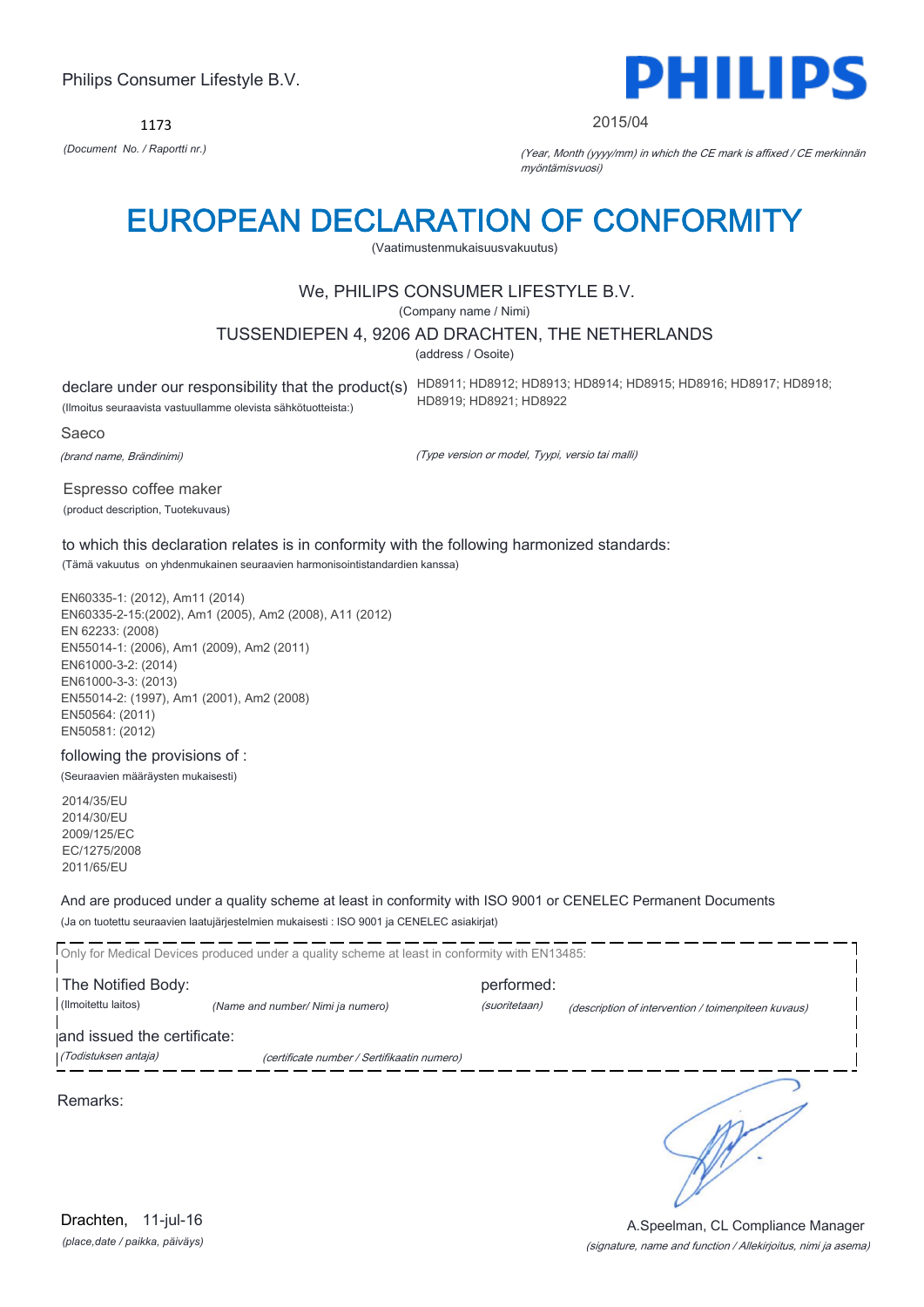1173



#### 2015/04

*(Document No. / Jelentés száma)* (Year, Month (yyyy/mm) in which the CE mark is affixed / A CE jelzés feltüntetésének éve)

# EUROPEAN DECLARATION OF CONFORMITY

(EC MEGFELELŐSÉGI NYILATKOZAT)

# We, PHILIPS CONSUMER LIFESTYLE B.V.

(Company name / Név)

TUSSENDIEPEN 4, 9206 AD DRACHTEN, THE NETHERLANDS

(address / cím)

declare under our responsibility that the product(s) (Felelőssége tudatában nyilatkozik, hogy az alábbi elektronikai termék(ek)) HD8911; HD8912; HD8913; HD8914; HD8915; HD8916; HD8917; HD8918; HD8919; HD8921; HD8922

Saeco

(brand name, márkanév)

(Type version or model, Típusváltozat vagy modell)

Espresso coffee maker (product description, termék megnevezése)

to which this declaration relates is in conformity with the following harmonized standards: (Az ezen nyilatkozatban foglaltak szerint megfelel(nek) a következő harmonizált szabványoknak)

EN60335-1: (2012), Am11 (2014) EN60335-2-15:(2002), Am1 (2005), Am2 (2008), A11 (2012) EN 62233: (2008) EN55014-1: (2006), Am1 (2009), Am2 (2011) EN61000-3-2: (2014) EN61000-3-3: (2013) EN55014-2: (1997), Am1 (2001), Am2 (2008) EN50564: (2011) EN50581: (2012)

following the provisions of : (Követve a következő ajánlásokat)

2014/35/EU 2014/30/EU 2009/125/EC EC/1275/2008 2011/65/EU

And are produced under a quality scheme at least in conformity with ISO 9001 or CENELEC Permanent Documents (legalább az ISO 9001-nek megfelelően vagy)

Only for Medical Devices produced under a quality scheme at least in conformity with EN13485: The Notified Body: performed: (Bejelentett testület) *(Name and number/ Név és szám)* (teljesítve) (description of intervention / intézkedés leírása) and issued the certificate: (és a kibocsátott tanúsítvány) (certificate number / tanúsítvány száma) ٦ Remarks:

*(place,date / hely, dátum)* Drachten, 11-jul-16

(signature, name and function / aláírás, név és beosztás) A.Speelman, CL Compliance Manager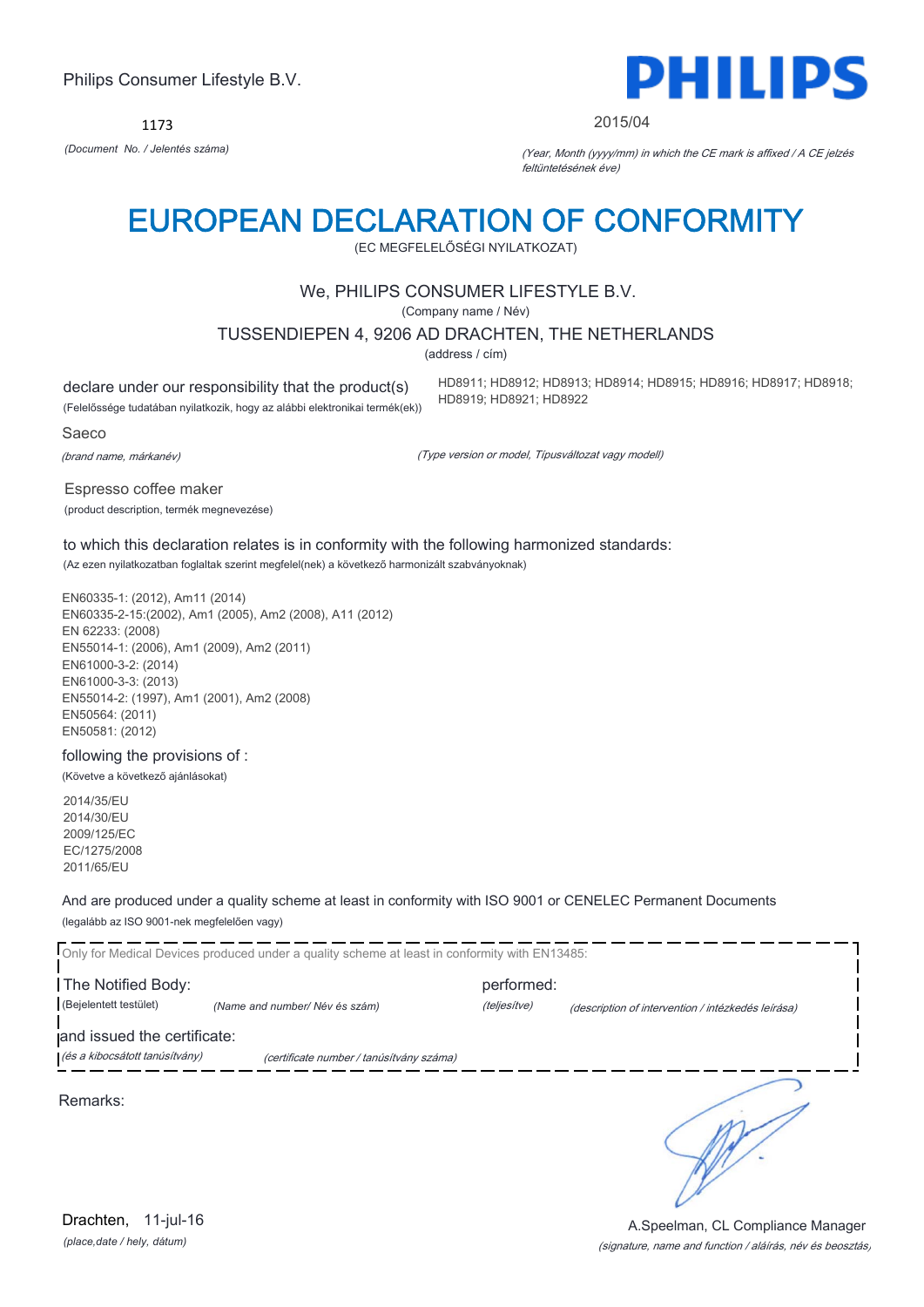1173



#### 2015/04

*(Document No. / Report Numero )* (Year, Month (yyyy/mm) in which the CE mark is affixed / Anno di apposizione della marcatura CE)

# EUROPEAN DECLARATION OF CONFORMITY

(DICHIARAZIONE DI CONFORMITA' CE )

# We, PHILIPS CONSUMER LIFESTYLE B.V.

(Company name / denominazione sociale)

### TUSSENDIEPEN 4, 9206 AD DRACHTEN, THE NETHERLANDS

(address / sede)

declare under our responsibility that the product(s): HD8911; HD8912; HD8913; HD8914; HD8915; HD8916; HD8917; HD8918; (dichiara sotto la propria responsabilità che il /i Prodotto /i elettrico/i) HD8919; HD8921; HD8922

Saeco

(brand name, marchio)

(Type version or model, modello o versione )

Espresso coffee maker (product description, descrizione del prodotto)

to which this declaration relates is in conformity with the following harmonized standards: (al quale la presente dichiarazione si riferisce è conforme alle seguenti norme tecniche armonizzate)

EN60335-1: (2012), Am11 (2014) EN60335-2-15:(2002), Am1 (2005), Am2 (2008), A11 (2012) EN 62233: (2008) EN55014-1: (2006), Am1 (2009), Am2 (2011) EN61000-3-2: (2014) EN61000-3-3: (2013) EN55014-2: (1997), Am1 (2001), Am2 (2008) EN50564: (2011) EN50581: (2012)

following the provisions of :

(secondo le disposizioni della )

2014/35/EU 2014/30/EU 2009/125/EC EC/1275/2008 2011/65/EU

And are produced under a quality scheme at least in conformity with ISO 9001 or CENELEC Permanent Documents

(e i processi produttivi seguono un sistema qualità conforme almeno alla norma ISO 9001 o ai documenti permanenti CENELEC)

|                                   | Only for Medical Devices produced under a quality scheme at least in conformity with EN13485: |               |                                                             |
|-----------------------------------|-----------------------------------------------------------------------------------------------|---------------|-------------------------------------------------------------|
| The Notified Body:                |                                                                                               | performed:    |                                                             |
| (L'ente certificatore notificato) | (Name and number/ denominazione e numero)                                                     | (ha eseguito) | (description of intervention / descrizione dell'intervento) |
| and issued the certificate:       |                                                                                               |               |                                                             |
| (ed emesso il certificato)        | (certificate number / numero del certificato)                                                 |               |                                                             |
|                                   |                                                                                               |               |                                                             |

Remarks:

*(place,date / luogo e data)* Drachten, 11-jul-16

#### (signature, name and function / firma , nome e funzione) A.Speelman, CL Compliance Manager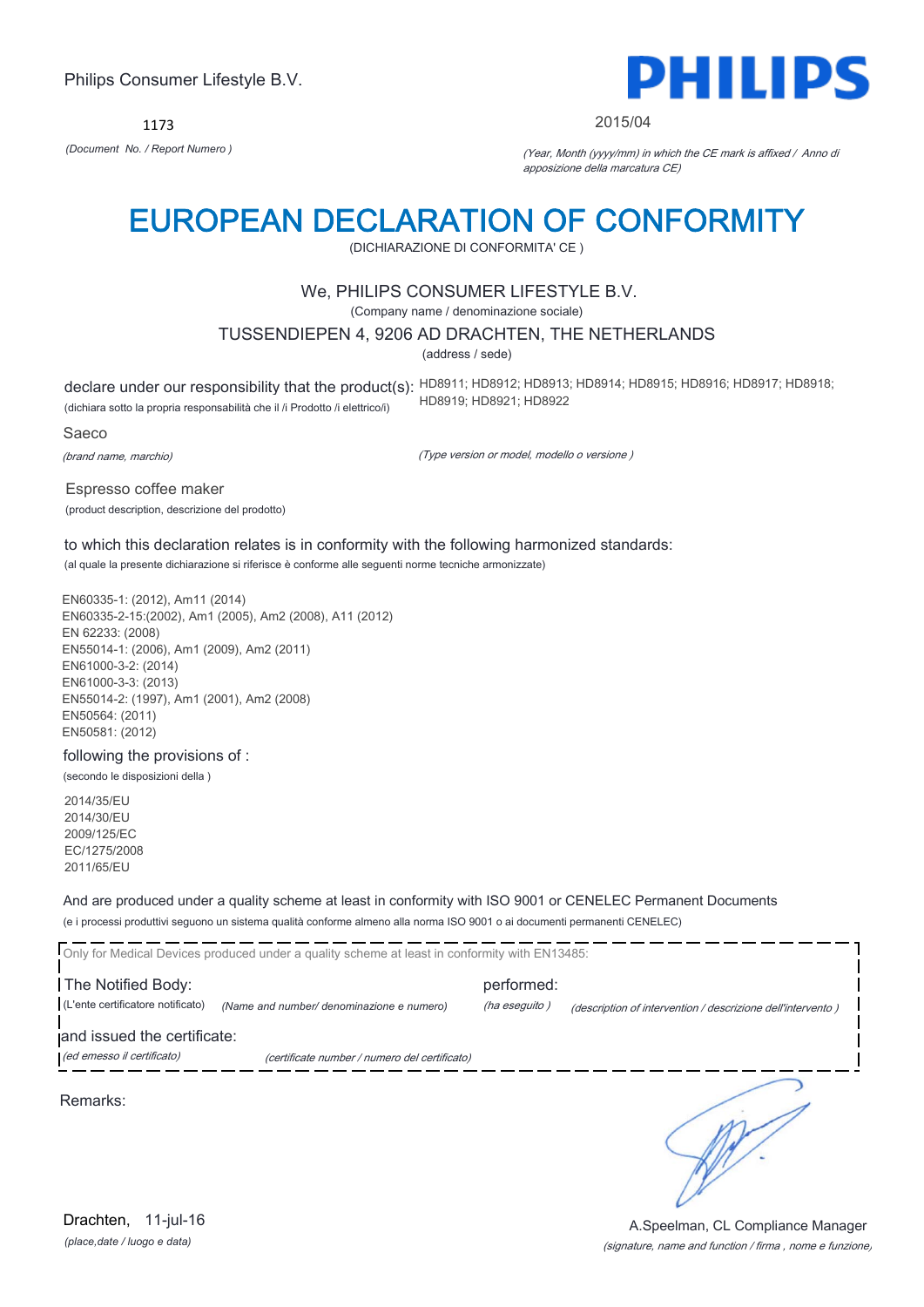1173



#### 2015/04

*(Document No. / Pranešimo Nr.)* (Year, Month (yyyy/mm) in which the CE mark is affixed / Metai, kada CE patvirtino)

# EUROPEAN DECLARATION OF CONFORMITY

(EC ATITIKTIES DEKLARACIJA)

### We, PHILIPS CONSUMER LIFESTYLE B.V.

(Company name / Pavadinimas)

#### TUSSENDIEPEN 4, 9206 AD DRACHTEN, THE NETHERLANDS

(address / adresas)

declare under our responsibility that the product(s) HD8911; HD8912; HD8913; HD8914; HD8915; HD8916; HD8917; HD8918; (Deklaruojame, kad elektronikos gaminys (-iai):) HD8919; HD8921; HD8922

#### Saeco

(brand name, firmos ženklo pavadinimas )

(Type version or model, Tipas arba modelis)

Espresso coffee maker (product description, gaminio aprašymas)

to which this declaration relates is in conformity with the following harmonized standards: (Pagal šią deklaraciją atitinka toliau nurodytus standartus:)

EN60335-1: (2012), Am11 (2014) EN60335-2-15:(2002), Am1 (2005), Am2 (2008), A11 (2012) EN 62233: (2008) EN55014-1: (2006), Am1 (2009), Am2 (2011) EN61000-3-2: (2014) EN61000-3-3: (2013) EN55014-2: (1997), Am1 (2001), Am2 (2008) EN50564: (2011) EN50581: (2012)

### following the provisions of :

(Atitinka tokias nuostatas:)

2014/35/EU 2014/30/EU 2009/125/EC EC/1275/2008 2011/65/EU

And are produced under a quality scheme at least in conformity with ISO 9001 or CENELEC Permanent Documents

(Pagaminta atitinkant visus kokybės reikalavimus pagal ISO 9001 ar CENELEC nuolatinius dokumentus)

|                             | Only for Medical Devices produced under a quality scheme at least in conformity with EN13485: |            |                                                         |
|-----------------------------|-----------------------------------------------------------------------------------------------|------------|---------------------------------------------------------|
| The Notified Body:          |                                                                                               | performed: |                                                         |
| (Informuota istaiga)        | (Name and number/ Pavadinimas ir numeris)                                                     | (atlikta)  | (description of intervention / intervencijos aprašymas) |
| and issued the certificate: |                                                                                               |            |                                                         |
| (Sertifikatas išleistas)    | (certificate number / sertifikato numeris)                                                    |            |                                                         |
| Remarks:                    |                                                                                               |            |                                                         |

*(place,date / vieta, data)* Drachten, 11-jul-16

### (signature, name and function / parašas, vardas, pavardė ir pareigos) A.Speelman, CL Compliance Manager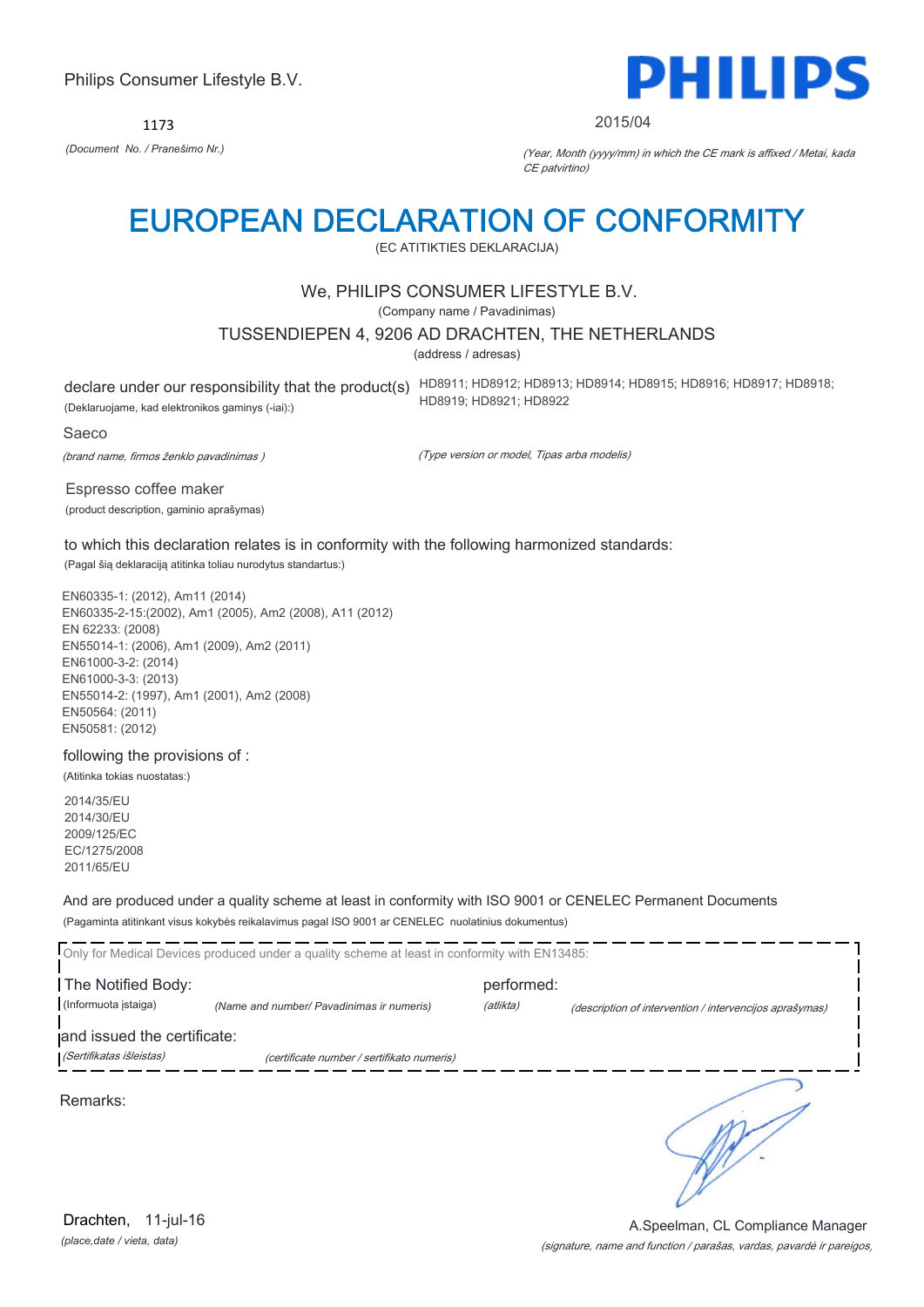1173



#### 2015/04

*(Document No. / Ziņojums Nr)* (Year, Month (yyyy/mm) in which the CE mark is affixed / Gads kurā CE zīme ieviesta)

# EUROPEAN DECLARATION OF CONFORMITY

(EC deklarācija atbilstība)

# We, PHILIPS CONSUMER LIFESTYLE B.V.

(Company name / vārds)

### TUSSENDIEPEN 4, 9206 AD DRACHTEN, THE NETHERLANDS

(address / adrese)

(deklarēt zem vai atbildība ka, elektronisks produkts)

declare under our responsibility that the product(s) HD8911; HD8912; HD8913; HD8914; HD8915; HD8916; HD8917; HD8918; HD8919; HD8921; HD8922

#### Saeco

(brand name, fabrikas marka vārds)

(Type version or model, Tips, versija vai modelis)

Espresso coffee maker (product description, produkta apraksts)

to which this declaration relates is in conformity with the following harmonized standards: (Kam ši deklarācija atbilst ir apliecināt ar sekojošiem saskaņotiem standartiem)

EN60335-1: (2012), Am11 (2014) EN60335-2-15:(2002), Am1 (2005), Am2 (2008), A11 (2012) EN 62233: (2008) EN55014-1: (2006), Am1 (2009), Am2 (2011) EN61000-3-2: (2014) EN61000-3-3: (2013) EN55014-2: (1997), Am1 (2001), Am2 (2008) EN50564: (2011) EN50581: (2012)

following the provisions of :

(Sekojot noteikumiem)

2014/35/EU 2014/30/EU 2009/125/EC EC/1275/2008 2011/65/EU

And are produced under a quality scheme at least in conformity with ISO 9001 or CENELEC Permanent Documents

(Tiek ražots zem kvalitātes sistēma kas ir apstiprināta ar ISO 9001 vai CENELEC pastāvošiem dokumentiem )

| Only for Medical Devices produced under a quality scheme at least in conformity with EN13485: |                                           |            |                                                        |
|-----------------------------------------------------------------------------------------------|-------------------------------------------|------------|--------------------------------------------------------|
| The Notified Body:                                                                            |                                           | performed: |                                                        |
| (Reģistrēta galvenā daļa)                                                                     | (Name and number/ vārds un numurs)        | (paveikts) | (description of intervention / intervencijas apraksts) |
| and issued the certificate:                                                                   |                                           |            |                                                        |
| (Un izveido sertifikātu)                                                                      | (certificate number / sertifikāta numurs) |            |                                                        |
| Remarks:                                                                                      |                                           |            |                                                        |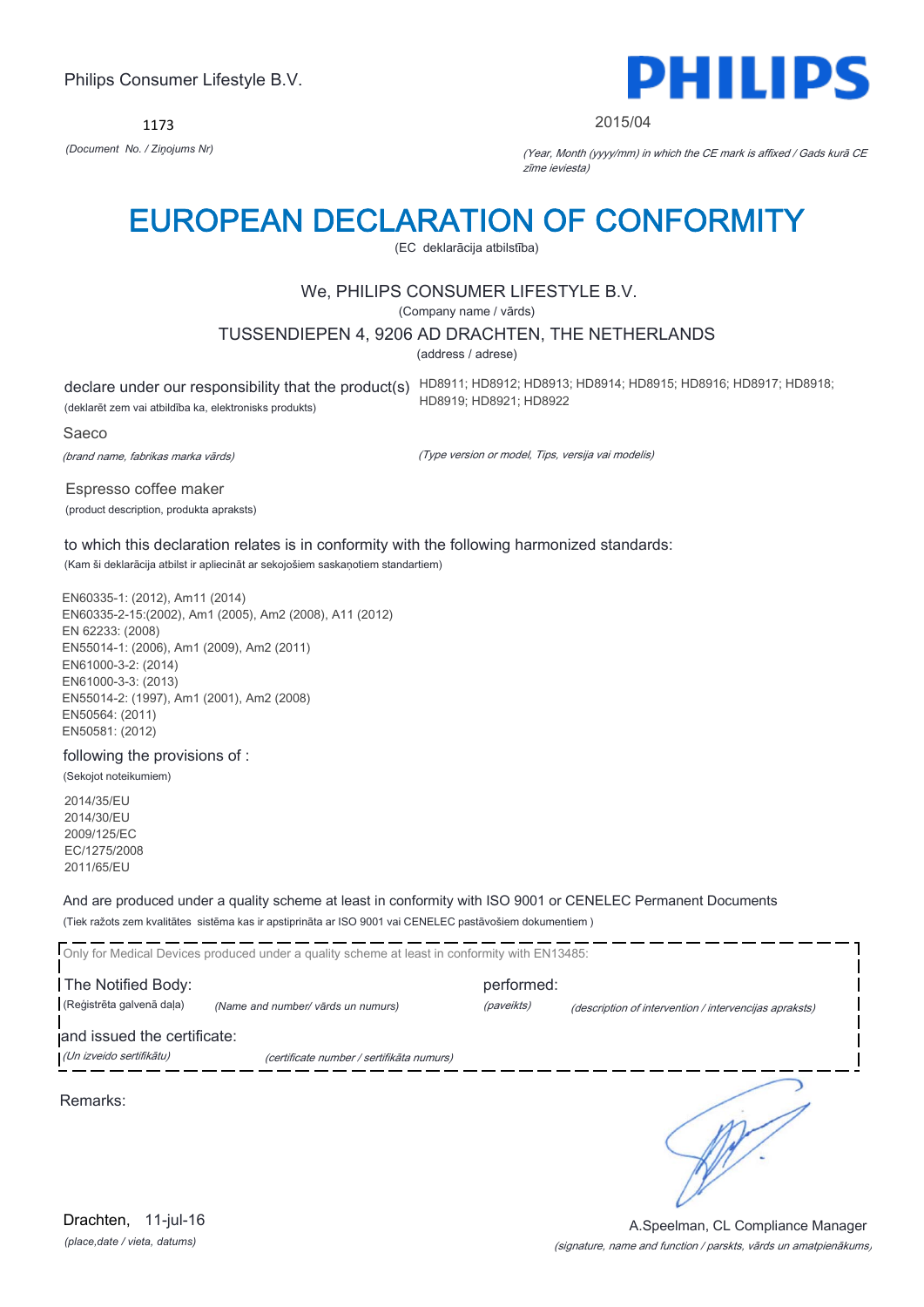1173



#### 2015/04

*(Document No. / Numer raportu)* (Year, Month (yyyy/mm) in which the CE mark is affixed / Rok, w którym oznakowanie CE zostało umieszczone na wyrobie)

# EUROPEAN DECLARATION OF CONFORMITY

(DEKLARACJA ZGODNOŚCI CE)

### We, PHILIPS CONSUMER LIFESTYLE B.V.

(Company name / Nazwa)

TUSSENDIEPEN 4, 9206 AD DRACHTEN, THE NETHERLANDS

(address / adres)

declare under our responsibility that the product(s) (Deklarujemy na naszą odpowiedzialność, że urządzeni(e/a) elektryczne) HD8911; HD8912; HD8913; HD8914; HD8915; HD8916; HD8917; HD8918; HD8919; HD8921; HD8922

Saeco

(brand name, marka)

(Type version or model, Typ lub model)

Espresso coffee maker (product description, nazwa /opis produktu)

to which this declaration relates is in conformity with the following harmonized standards: (Do którego odnosi się niniejsza deklaracja jest zgodny z następującymi normami zharmonizowanymi)

EN60335-1: (2012), Am11 (2014) EN60335-2-15:(2002), Am1 (2005), Am2 (2008), A11 (2012) EN 62233: (2008) EN55014-1: (2006), Am1 (2009), Am2 (2011) EN61000-3-2: (2014) EN61000-3-3: (2013) EN55014-2: (1997), Am1 (2001), Am2 (2008) EN50564: (2011) EN50581: (2012)

following the provisions of :

(Zgodnie z dyrektywami)

2014/35/EU 2014/30/EU 2009/125/EC EC/1275/2008 2011/65/EU

And are produced under a quality scheme at least in conformity with ISO 9001 or CENELEC Permanent Documents

(oraz został wyprodukowany zgodnie ze standardami jakościowymi takimi jak ISO9001 lub CENELEC Permanent Documents)

Only for Medical Devices produced under a quality scheme at least in conformity with EN13485: The Notified Body: example and performed: (Jednostka certyfikująca) *(Name and number/ Nazwa i numer)* (wykonała) (description of intervention / rodzaj badania) and issued the certificate: (i wydała certyfikat) (certificate number / numer certyfikatu) ℩ Remarks:

*(place,date / miasto, data)* Drachten, 11-jul-16

### (signature, name and function / podpis, imię i nazwisko oraz funkcja) A.Speelman, CL Compliance Manager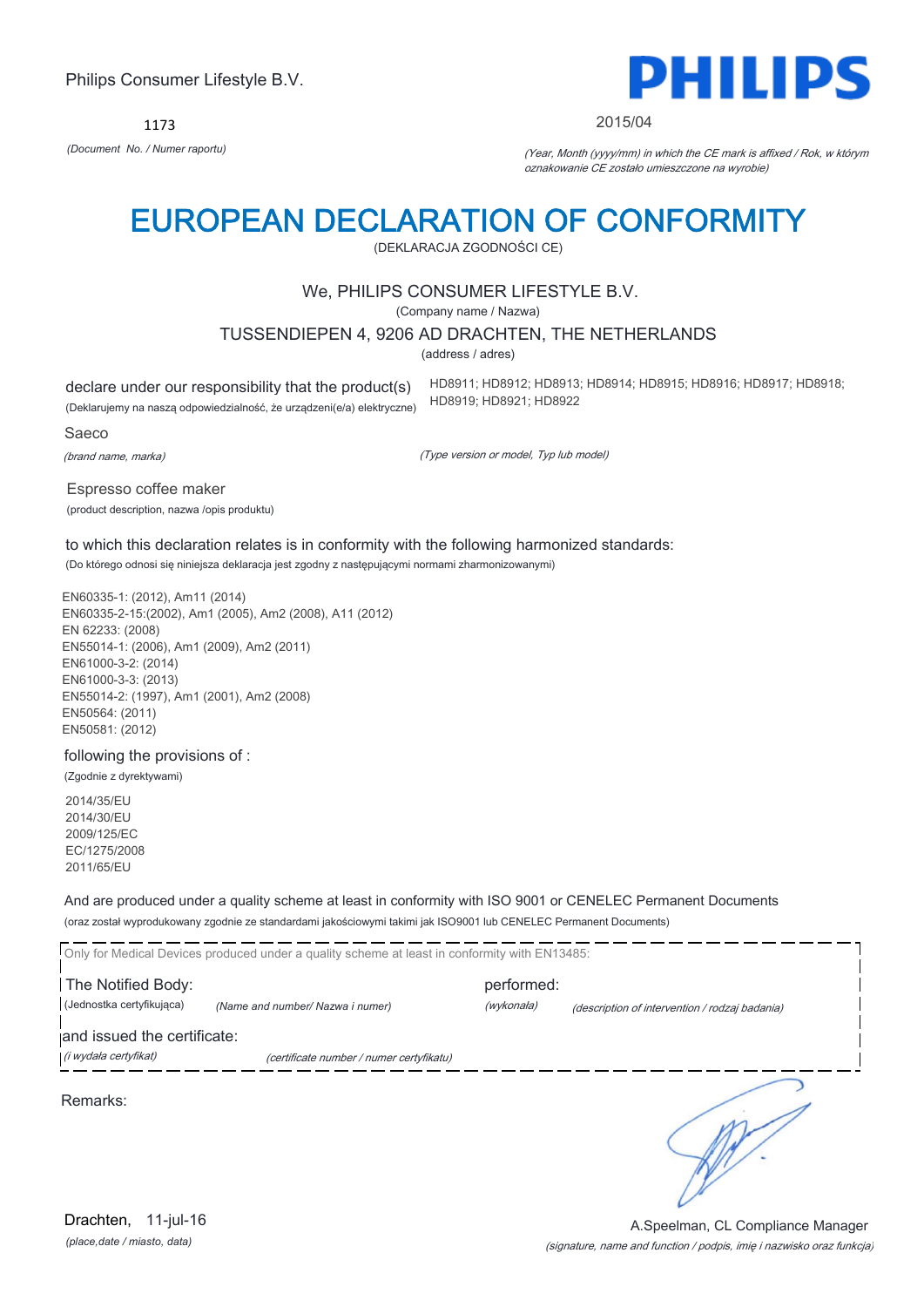1173



#### 2015/04

*(Document No. / Relatório No.)* (Year, Month (yyyy/mm) in which the CE mark is affixed / Ano em que a marca CE é afixada)

# EUROPEAN DECLARATION OF CONFORMITY

(DECLARAÇÃODE CONFORMIDADE CE)

# We, PHILIPS CONSUMER LIFESTYLE B.V.

(Company name / Nome)

### TUSSENDIEPEN 4, 9206 AD DRACHTEN, THE NETHERLANDS

(address)

(Declara sob a sua responsabilidade que o(s) producto(s) eléctricos )

declare under our responsibility that the product(s) HD8911; HD8912; HD8913; HD8914; HD8915; HD8916; HD8917; HD8918; HD8919; HD8921; HD8922

Saeco

(brand name, nome da marca)

(Type version or model, Indicar versão ou modelo)

Espresso coffee maker (product description, Descrição do produto)

to which this declaration relates is in conformity with the following harmonized standards: (Aqueles a quem esta declaração se derige, está em conformidade com as seguintes normas harmonizadas)

EN60335-1: (2012), Am11 (2014) EN60335-2-15:(2002), Am1 (2005), Am2 (2008), A11 (2012) EN 62233: (2008) EN55014-1: (2006), Am1 (2009), Am2 (2011) EN61000-3-2: (2014) EN61000-3-3: (2013) EN55014-2: (1997), Am1 (2001), Am2 (2008) EN50564: (2011) EN50581: (2012)

following the provisions of :

(Na sequência do disposto em:)

2014/35/EU 2014/30/EU 2009/125/EC EC/1275/2008 2011/65/EU

And are produced under a quality scheme at least in conformity with ISO 9001 or CENELEC Permanent Documents

(E são produzidos sob um regime de qualidade, pelo menos, em conformidade com a norma ISO 9001 ou Documentos Permanentes CENELEC)

Only for Medical Devices produced under a quality scheme at least in conformity with EN13485: The Notified Body: example and performed: (O organismo notificado) *(Name and number/ Nome e número)* (realizada) (description of intervention / descrição da intervenção) and issued the certificate: (E emitido o certificado) (certificate number / certificado número)

Remarks:

*(place,date / local, data)* Drachten, 11-jul-16

### (signature, name and function / assinatura, nome e função) A.Speelman, CL Compliance Manager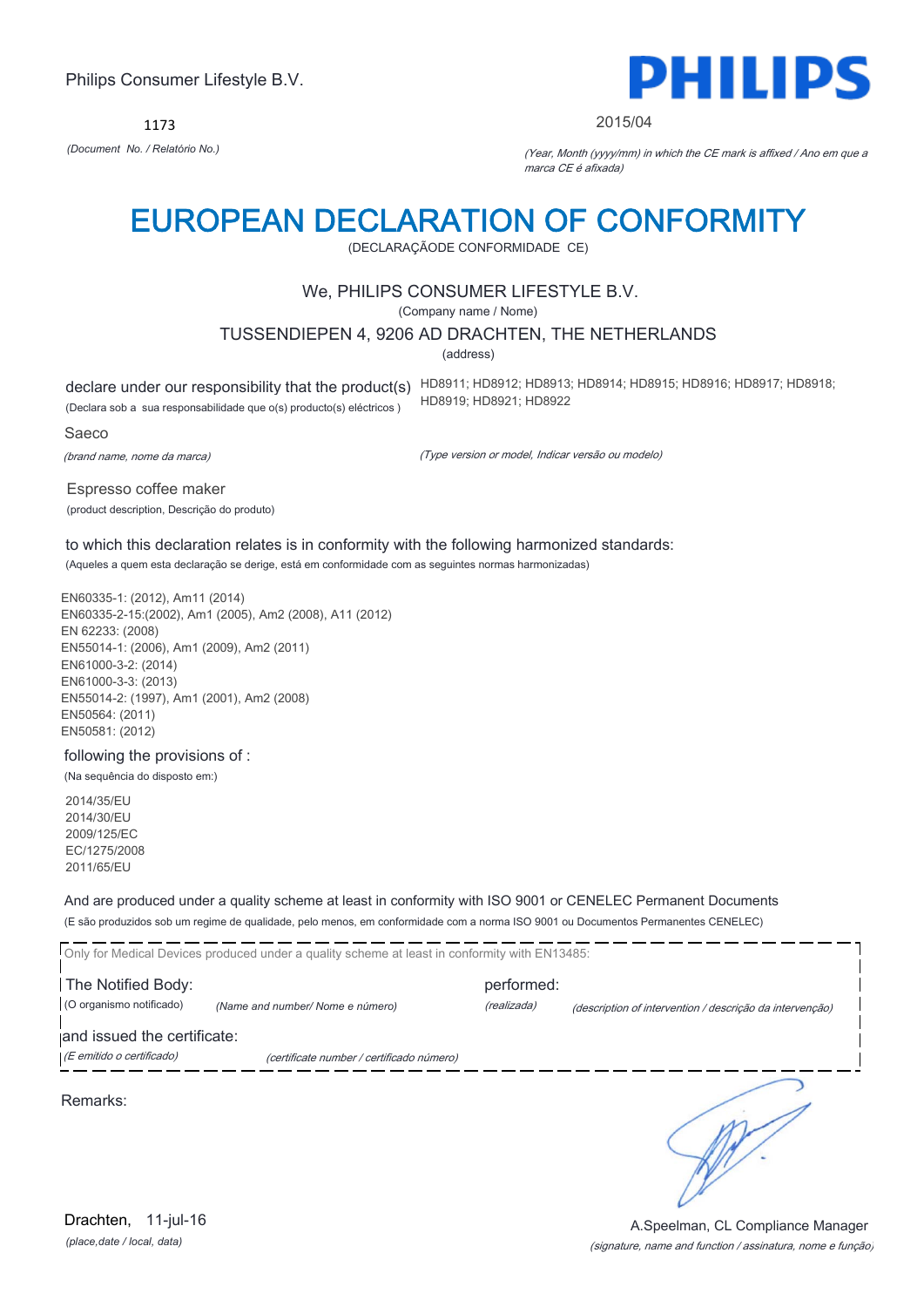1173



#### 2015/04

*(Document No. / Nr. raport)* (Year, Month (yyyy/mm) in which the CE mark is affixed / Anul în care este aplicat marcajul CE)

# EUROPEAN DECLARATION OF CONFORMITY

(DECLARAŢIE DE CONFORMITATE CE)

# We, PHILIPS CONSUMER LIFESTYLE B.V.

(Company name / Nume)

### TUSSENDIEPEN 4, 9206 AD DRACHTEN, THE NETHERLANDS

(address / adresă)

(Declarăm pe proprie răspundere că produsul (produsele) electric(e))

declare under our responsibility that the product(s) HD8911; HD8912; HD8913; HD8914; HD8915; HD8916; HD8917; HD8918; HD8919; HD8921; HD8922

Saeco

(brand name, marca)

(Type version or model, Tip sau model)

Espresso coffee maker (product description, descriere produs)

to which this declaration relates is in conformity with the following harmonized standards: (La care se referă această declaraţie, este in conformitate cu următoarele standarde armonizate)

EN60335-1: (2012), Am11 (2014) EN60335-2-15:(2002), Am1 (2005), Am2 (2008), A11 (2012) EN 62233: (2008) EN55014-1: (2006), Am1 (2009), Am2 (2011) EN61000-3-2: (2014) EN61000-3-3: (2013) EN55014-2: (1997), Am1 (2001), Am2 (2008) EN50564: (2011) EN50581: (2012)

#### following the provisions of :

(În conformitate cu dispoziţiile directivelor)

2014/35/EU 2014/30/EU 2009/125/EC EC/1275/2008 2011/65/EU

And are produced under a quality scheme at least in conformity with ISO 9001 or CENELEC Permanent Documents

(Şi sunt fabricate după o schemă de calitate conformă cel puţin cu standardul ISO 9001 sau Documentele Permanente CENELEC)

| Only for Medical Devices produced under a quality scheme at least in conformity with EN13485: |                                               |              |                                                         |
|-----------------------------------------------------------------------------------------------|-----------------------------------------------|--------------|---------------------------------------------------------|
| The Notified Body:                                                                            |                                               | performed:   |                                                         |
| (Organismul notificat)                                                                        | (Name and number/ Nume si număr)              | (a efectuat) | (description of intervention / descrierea interventiei) |
| and issued the certificate:                                                                   |                                               |              |                                                         |
| (Și a emis certificatul)                                                                      | (certificate number / Numărul certificatului) |              |                                                         |

Remarks: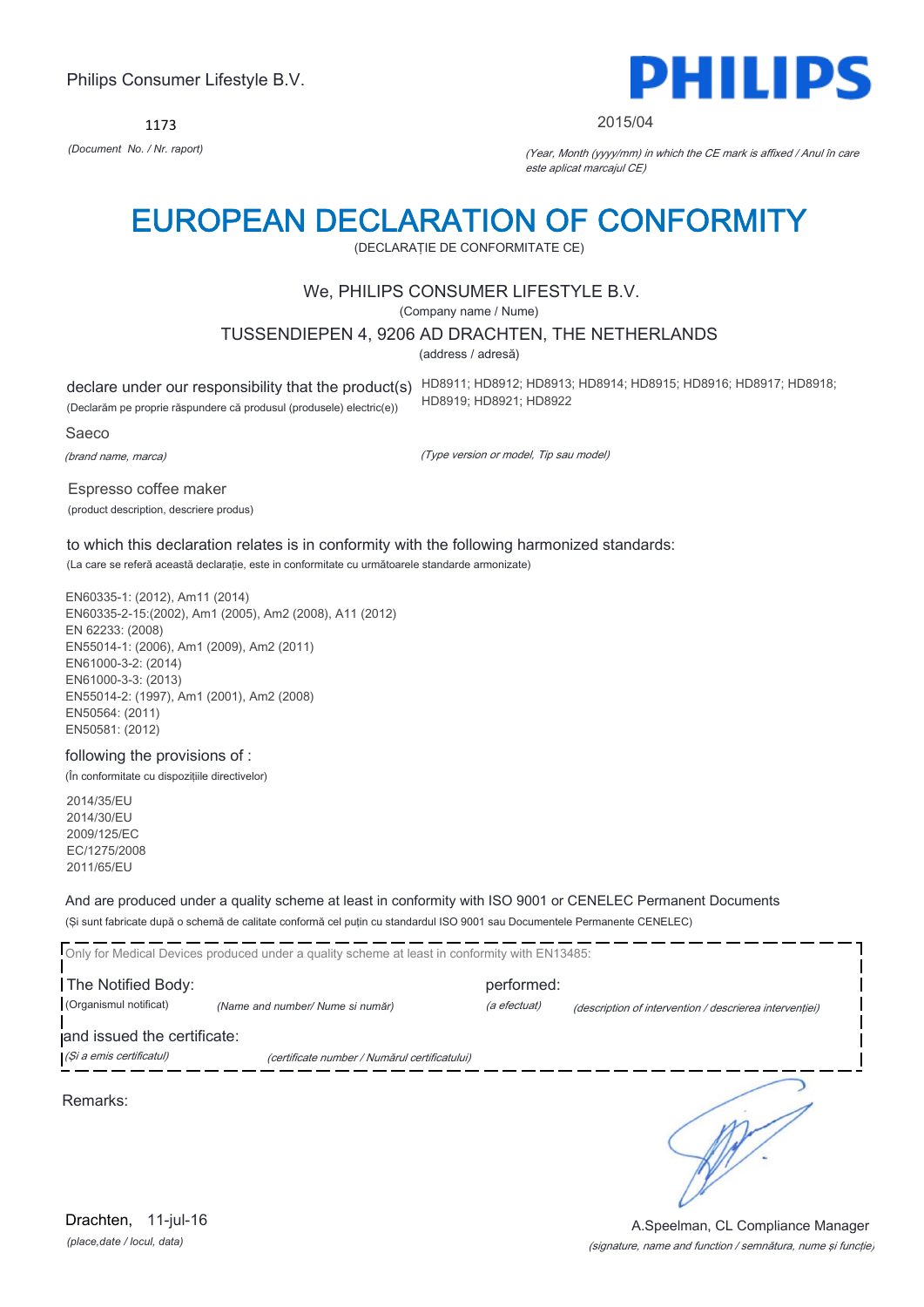1173



#### 2015/04

*(Document No. / Номер протокола)* (Year, Month (yyyy/mm) in which the CE mark is affixed / Год начала маркировки знаком CE)

# EUROPEAN DECLARATION OF CONFORMITY

(CE Декларация о соответствии)

# We, PHILIPS CONSUMER LIFESTYLE B.V.

(Company name / Юридическое имя)

### TUSSENDIEPEN 4, 9206 AD DRACHTEN, THE NETHERLANDS

(address / адрес)

declare under our responsibility that the product(s): (Декларируем под нашу ответственность, что электрическая продукция) HD8911; HD8912; HD8913; HD8914; HD8915; HD8916; HD8917; HD8918; HD8919; HD8921; HD8922

Saeco

(brand name, торговая марка)

(Type version or model, тип, модель)

Espresso coffee maker (product description, описание продукции)

to which this declaration relates is in conformity with the following harmonized standards: (указанная в данной декларации, соответствует требованиям следующих стандартов:)

EN60335-1: (2012), Am11 (2014) EN60335-2-15:(2002), Am1 (2005), Am2 (2008), A11 (2012) EN 62233: (2008) EN55014-1: (2006), Am1 (2009), Am2 (2011) EN61000-3-2: (2014) EN61000-3-3: (2013) EN55014-2: (1997), Am1 (2001), Am2 (2008) EN50564: (2011) EN50581: (2012)

following the provisions of :

(В соответствие с положениями:)

2014/35/EU 2014/30/EU 2009/125/EC EC/1275/2008 2011/65/EU

And are produced under a quality scheme at least in conformity with ISO 9001 or CENELEC Permanent Documents

(по крайней мере, в соответствии с ISO 9001 или)

Only for Medical Devices produced under a quality scheme at least in conformity with EN13485: The Notified Body: example and performed: (Нотифицированный Орган) *(Name and number/ Название и номер)* (проверил(а)) (description of intervention / описание проверки) and issued the certificate: (и выпустил(а) сертификат) (certificate number / номер сертификата) Remarks:

*(place,date / место, дата)* Drachten, 11-jul-16

#### (signature, name and function / подпись, имя и должность) A.Speelman, CL Compliance Manager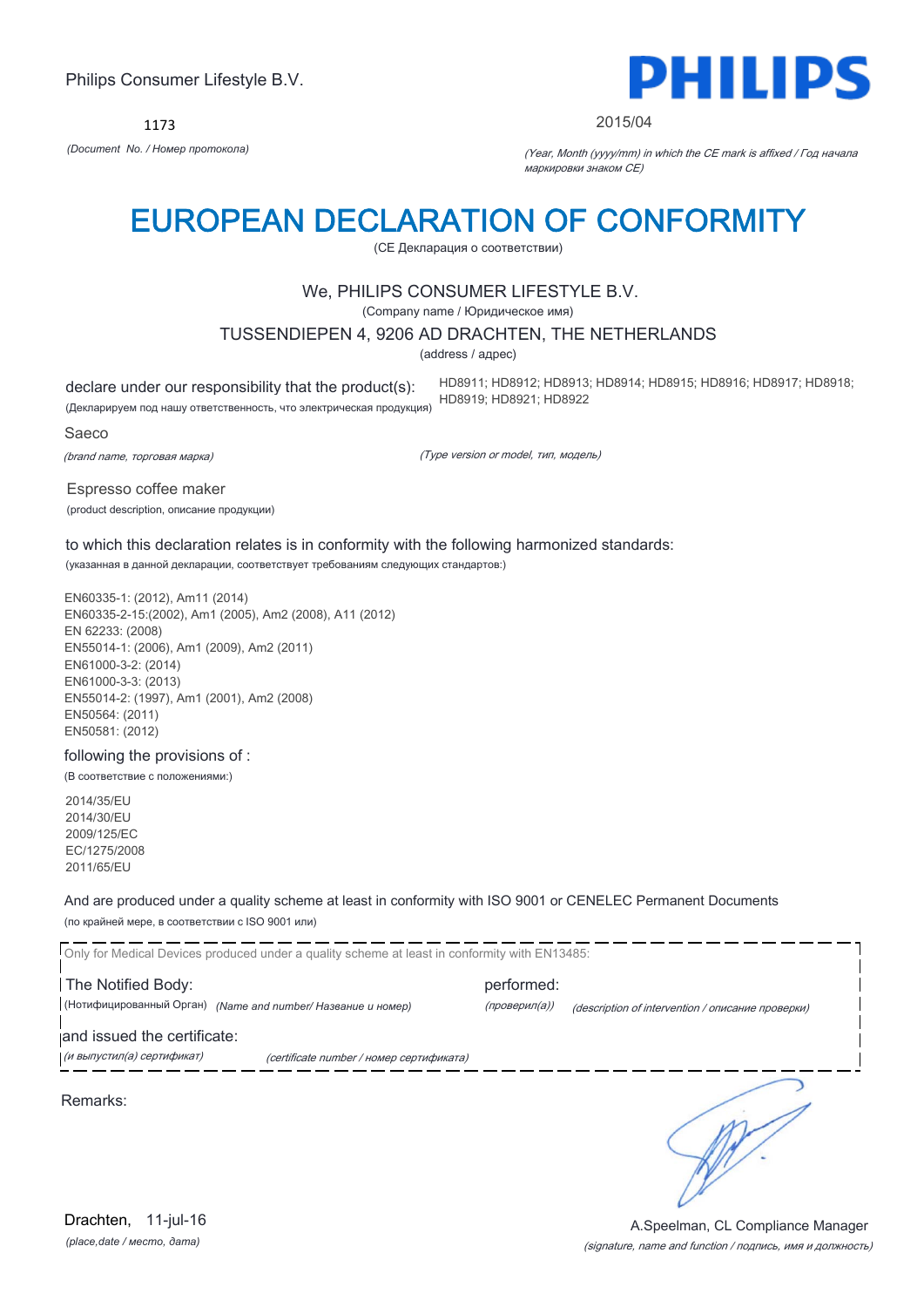1173



#### 2015/04

*(Document No. / Správa č.)* (Year, Month (yyyy/mm) in which the CE mark is affixed / Rok v ktorom je opatrený znakom CE)

# EUROPEAN DECLARATION OF CONFORMITY

(Rok v ktorom je opatrený znakom CE)

# We, PHILIPS CONSUMER LIFESTYLE B.V.

(Company name / Meno )

### TUSSENDIEPEN 4, 9206 AD DRACHTEN, THE NETHERLANDS

(address / adresa)

(Prehlasujeme na svoju zodpovednosť, že elektrický výrobok(y))

declare under our responsibility that the product(s) HD8911; HD8912; HD8913; HD8914; HD8915; HD8916; HD8917; HD8918; HD8919; HD8921; HD8922

Saeco

(brand name, názov značky)

(Type version or model, Typové označenie alebo model)

Espresso coffee maker (product description, opis prístroja)

to which this declaration relates is in conformity with the following harmonized standards: (Na ktorý sa toto vyhlásenie vzťahuje, je v zhode s nasledujúcimi harmonizovanými normami)

EN60335-1: (2012), Am11 (2014) EN60335-2-15:(2002), Am1 (2005), Am2 (2008), A11 (2012) EN 62233: (2008) EN55014-1: (2006), Am1 (2009), Am2 (2011) EN61000-3-2: (2014) EN61000-3-3: (2013) EN55014-2: (1997), Am1 (2001), Am2 (2008) EN50564: (2011) EN50581: (2012)

following the provisions of :

(V nadväznosti na ustanovenia)

2014/35/EU 2014/30/EU 2009/125/EC EC/1275/2008 2011/65/EU

And are produced under a quality scheme at least in conformity with ISO 9001 or CENELEC Permanent Documents

(A sú vyrobené systémom kvality minimálne v súlade s normou ISO 9001 alebo CENELEC dokumentmi)

Only for Medical Devices produced under a quality scheme at least in conformity with EN13485: The Notified Body: example and performed: (Notifikovaný orgán) *(Name and number/ Názov a číslo)* (vykonal) (description of intervention / opis zásahu) and issued the certificate: (A vydal osvedčenie) (certificate number / číslo osvedčenia) ℩ Remarks:

*(place,date / miesto, dátum)* Drachten, 11-jul-16

#### (signature, name and function / podpis, meno a funkcia) A.Speelman, CL Compliance Manager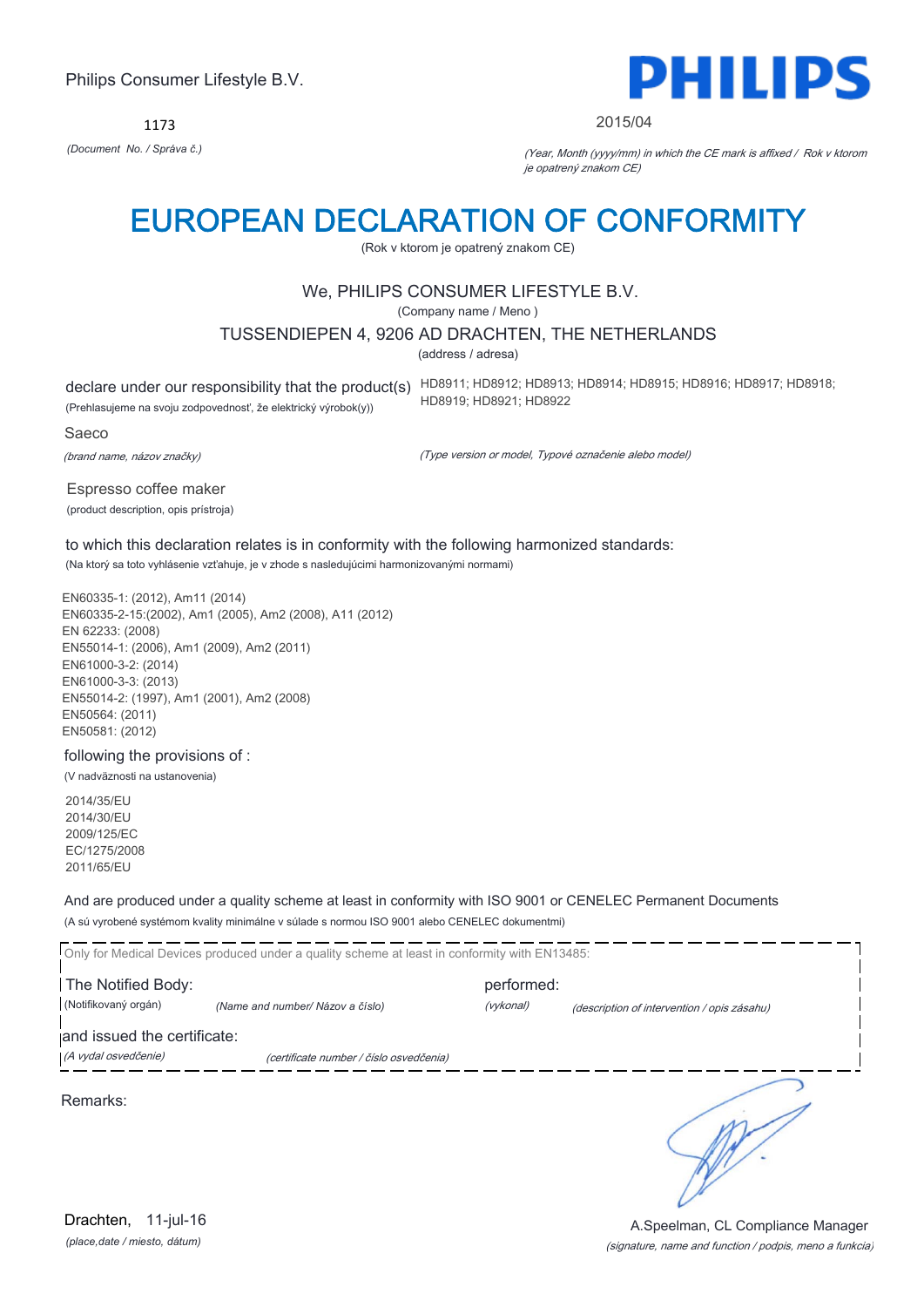1173



#### 2015/04

*(Document No. / Številka poročila)* (Year, Month (yyyy/mm) in which the CE mark is affixed / Leto namstitve CE znaka)

# EUROPEAN DECLARATION OF CONFORMITY

(Izjava o skladnosti)

# We, PHILIPS CONSUMER LIFESTYLE B.V.

(Company name / Ime)

### TUSSENDIEPEN 4, 9206 AD DRACHTEN, THE NETHERLANDS

(address / Naslov)

(S polno odgovornostjo izjavljamo)

declare under our responsibility that the product(s) HD8911; HD8912; HD8913; HD8914; HD8915; HD8916; HD8917; HD8918; HD8919; HD8921; HD8922

#### Saeco

(brand name, Ime znamke)

(Type version or model, Tip, verzija ali model)

Espresso coffee maker (product description, Opis proizvoda)

to which this declaration relates is in conformity with the following harmonized standards: (Na katerega se nanaša ta izjava je skladen z naslednjimi harmoniziranimi standardi)

EN60335-1: (2012), Am11 (2014) EN60335-2-15:(2002), Am1 (2005), Am2 (2008), A11 (2012) EN 62233: (2008) EN55014-1: (2006), Am1 (2009), Am2 (2011) EN61000-3-2: (2014) EN61000-3-3: (2013) EN55014-2: (1997), Am1 (2001), Am2 (2008) EN50564: (2011) EN50581: (2012)

following the provisions of :

(V skladu z naslednjimi odločbami)

2014/35/EU 2014/30/EU 2009/125/EC EC/1275/2008 2011/65/EU

And are produced under a quality scheme at least in conformity with ISO 9001 or CENELEC Permanent Documents

(In so proizvedeni v skladu s shemo kakovosti najmanj v skladu z ISO 9001 ali CENELEC stalnimi dokumenti)

Only for Medical Devices produced under a quality scheme at least in conformity with EN13485: The Notified Body: performed: (Priglašeno organ) *(Name and number/ Ime in številka)* (Izvršeno) (description of intervention / Opis ukrepa ) and issued the certificate: (Izdaja certifikat) (certificate number / Številka certifikata) ∍

Remarks:

*(place,date / Kraj, datum)* Drachten, 11-jul-16

(signature, name and function / Podpis, Ime in funkcija) A.Speelman, CL Compliance Manager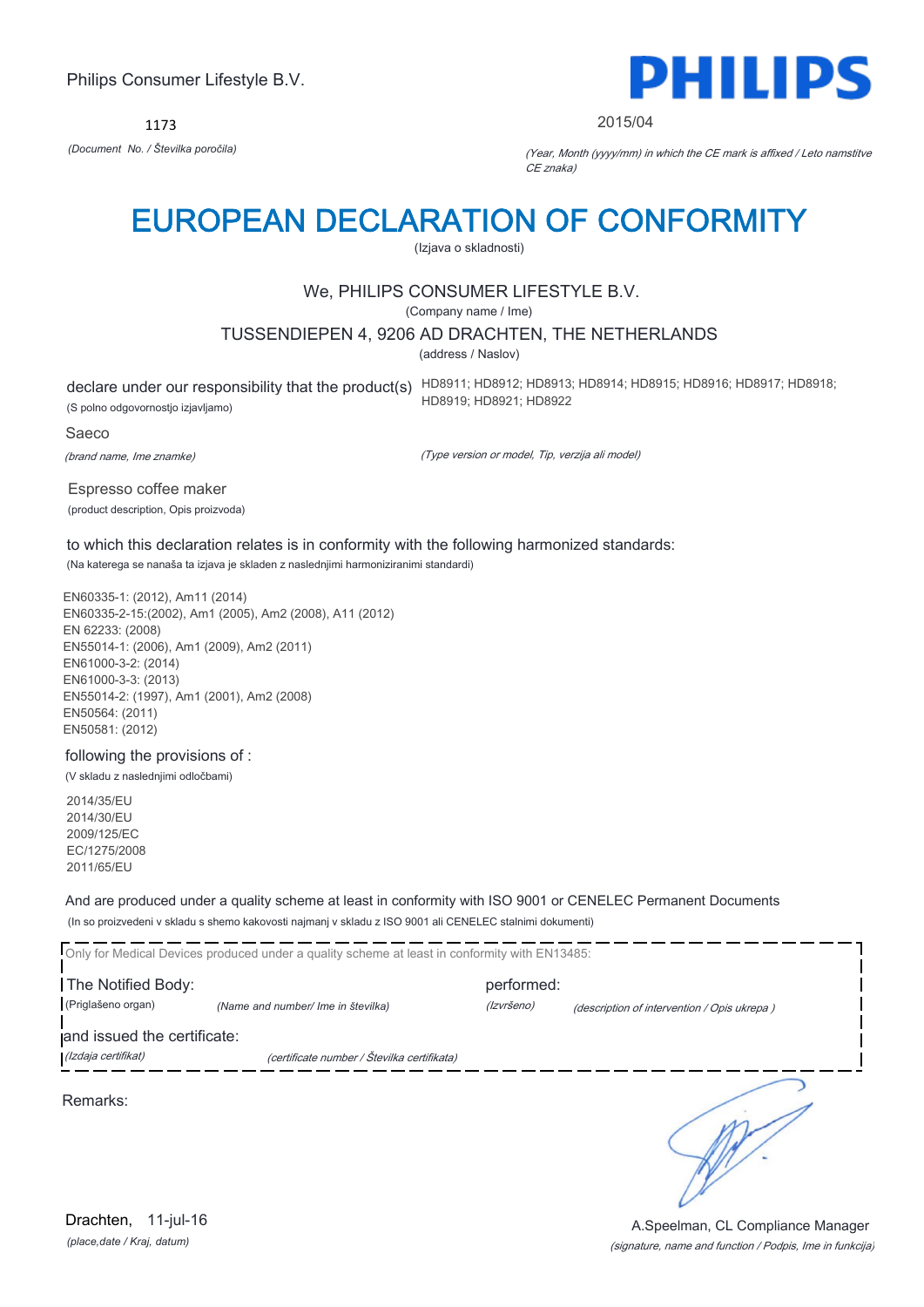1173



#### 2015/04

*(Document No. / Döküman Numarası)* (Year, Month (yyyy/mm) in which the CE mark is affixed / CE İbaresinin eklendiği yıl (yyyy/aa))

# EUROPEAN DECLARATION OF CONFORMITY

(EU UYGUNLUK BEYANI)

# We, PHILIPS CONSUMER LIFESTYLE B.V.

(Company name / İmalatçının ismi)

#### TUSSENDIEPEN 4, 9206 AD DRACHTEN, THE NETHERLANDS

(address / İmalatçının adresi )

declare under our responsibility that the product(s): HD8911; HD8912; HD8913; HD8914; HD8915; HD8916; HD8917; HD8918; (bizim sorumluluğumuz altında işbu beyanın ilgili bulunduğu aşağıdaki elektrikli ürünün:) HD8919; HD8921; HD8922

Saeco

(brand name, İsim )

(Type version or model, Tip veya model)

Espresso coffee maker (product description, Ürün Açıklamas )

to which this declaration relates is in conformity with the following harmonized standards: (aşağıda belirtilen ilgili standartların gerektirdiği uygunluğa sahip olduğunu beyan ederiz)

EN60335-1: (2012), Am11 (2014) EN60335-2-15:(2002), Am1 (2005), Am2 (2008), A11 (2012) EN 62233: (2008) EN55014-1: (2006), Am1 (2009), Am2 (2011) EN61000-3-2: (2014) EN61000-3-3: (2013) EN55014-2: (1997), Am1 (2001), Am2 (2008) EN50564: (2011) EN50581: (2012)

following the provisions of :

(Yasal hükümler şu şekildedir:)

2014/35/EU 2014/30/EU 2009/125/EC EC/1275/2008 2011/65/EU

And are produced under a quality scheme at least in conformity with ISO 9001 or CENELEC Permanent Documents

(En az ISO 9001 veya CENELEC Daimi Belgelerine uygun kalite şemasına binaen mevcut ürünlerdir)

Only for Medical Devices produced under a quality scheme at least in conformity with EN13485:

The Notified Body: performed: (Yetkili Kurul) *(Name and number/ Isin ve numara)* (yerine getirmiştir) (description of intervention /müdahalenin tanımı )

and issued the certificate:

(sertifikayı düzenlemiştir) (certificate number / sertifika numarası)

Remarks:

*(place,date / Yer ve tarih )* Drachten, 11-jul-16

(signature, name and function / İmza, isim ve görevi) A.Speelman, CL Compliance Manager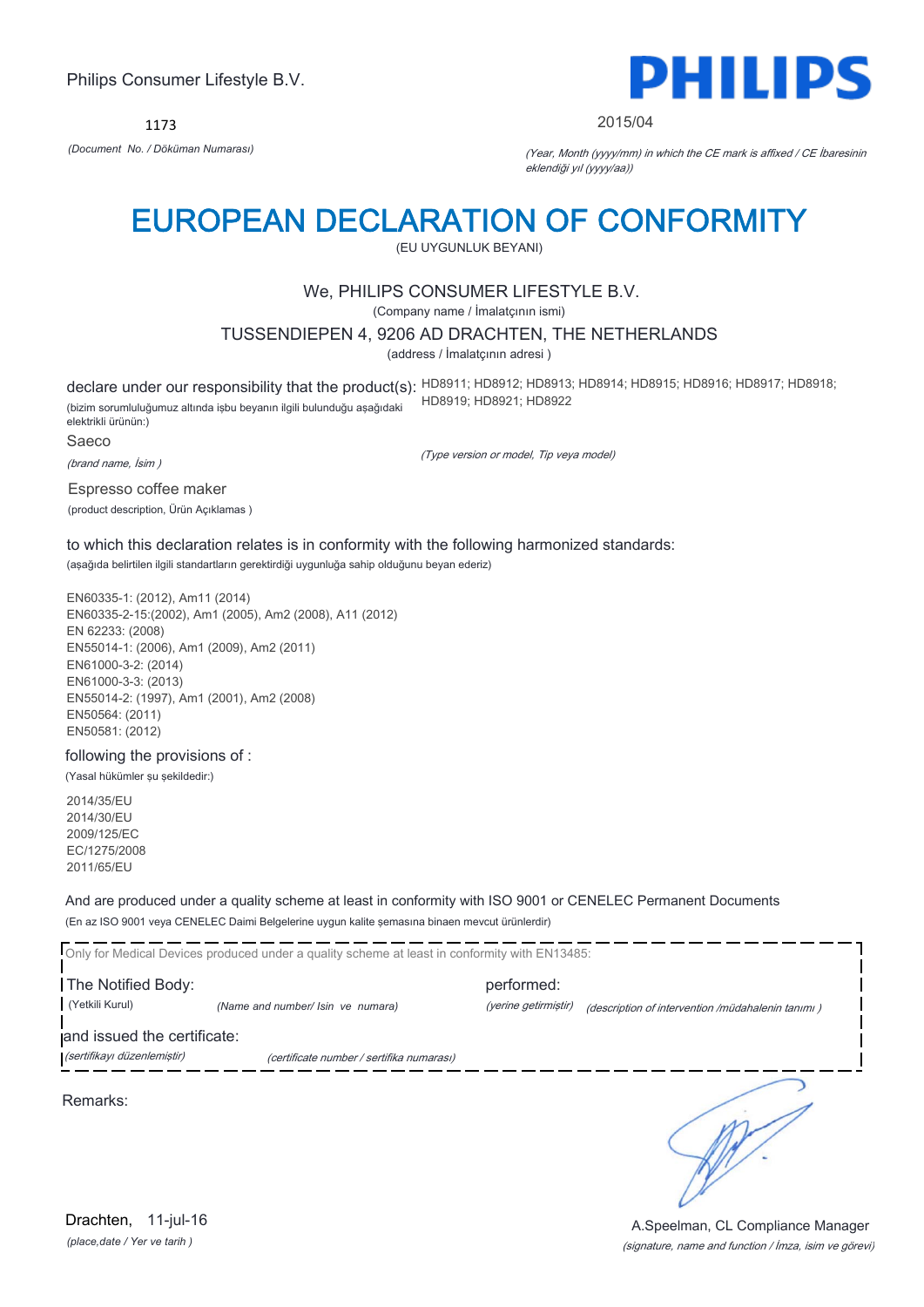1173



#### 2015/04

*(Document No. / Broj izvještaja)* (Year, Month (yyyy/mm) in which the CE mark is affixed / Godina ishođenja CE oznake)

# EUROPEAN DECLARATION OF CONFORMITY

(Izjava o sukladnosti)

# We, PHILIPS CONSUMER LIFESTYLE B.V.

(Company name / Ime)

### TUSSENDIEPEN 4, 9206 AD DRACHTEN, THE NETHERLANDS

(address / Adresa)

(Odgovorno izjavljujemo da je elektični uređaj(i))

declare under our responsibility that the product(s) HD8911; HD8912; HD8913; HD8914; HD8915; HD8916; HD8917; HD8918; HD8919; HD8921; HD8922

#### Saeco

(brand name, Naziv robne marke)

(Type version or model, Tipska oznaka ili model)

Espresso coffee maker (product description, opis proizvoda)

to which this declaration relates is in conformity with the following harmonized standards: (Na koje se ova izjava odnosi zadovoljava sljedeće usklađene norme)

EN60335-1: (2012), Am11 (2014) EN60335-2-15:(2002), Am1 (2005), Am2 (2008), A11 (2012) EN 62233: (2008) EN55014-1: (2006), Am1 (2009), Am2 (2011) EN61000-3-2: (2014) EN61000-3-3: (2013) EN55014-2: (1997), Am1 (2001), Am2 (2008) EN50564: (2011) EN50581: (2012)

following the provisions of :

(Slijedom odredbi:)

2014/35/EU 2014/30/EU 2009/125/EC EC/1275/2008 2011/65/EU

And are produced under a quality scheme at least in conformity with ISO 9001 or CENELEC Permanent Documents (najmanje u skladu sa normom ISO 9001 ili)

Only for Medical Devices produced under a quality scheme at least in conformity with EN13485: The Notified Body: performed: (Nadležno tijelo) *(Name and number/ Ime i broj)* (Izveden) (description of intervention / Opis intervencije) and issued the certificate: (I izdana je potvrda) (certificate number / Broj potvrde) ∍ Remarks:

*(place,date / Mjesto ,datum)* Drachten, 11-jul-16

#### (signature, name and function / Potpis,ime i radno mjesto) A.Speelman, CL Compliance Manager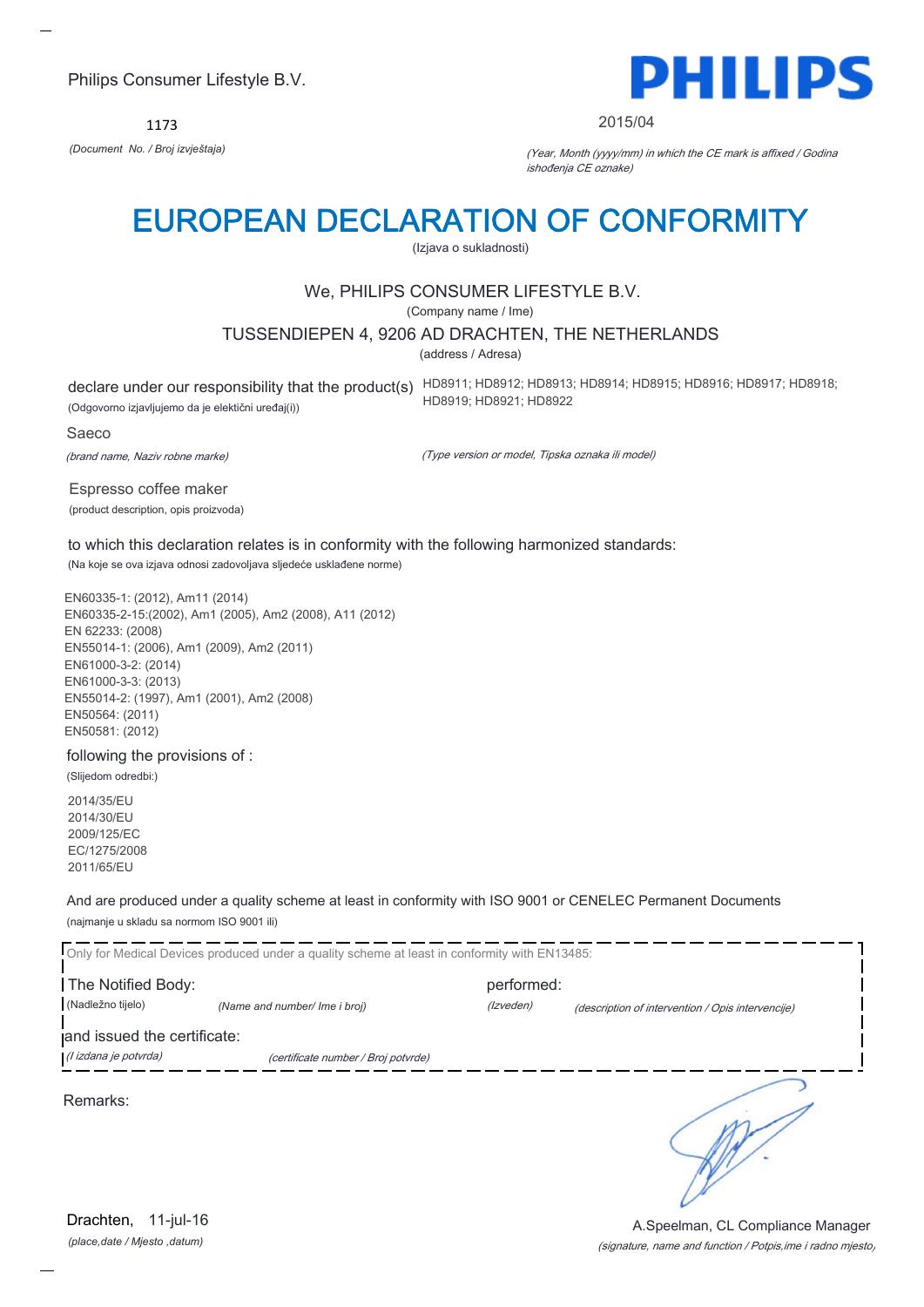1173



#### 2015/04

*(Document No. / Αρ. έκθεσης)* (Year, Month (yyyy/mm) in which the CE mark is affixed / Έτος επικόλλησης του σήματος συμμόρφωσης CE)

# EUROPEAN DECLARATION OF CONFORMITY

(ΔΗΛΩΣΗ ΣΥΜΜΟΡΦΩΣΗΣ CE)

# We, PHILIPS CONSUMER LIFESTYLE B.V.

(Company name / Επωνυμία)

### TUSSENDIEPEN 4, 9206 AD DRACHTEN, THE NETHERLANDS

(address / Διεύθυνση)

declare under our responsibility that the product(s) HD8911; HD8912; HD8913; HD8914; HD8915; HD8916; HD8917; HD8918; (Δηλώνουμε υπεύθυνα ότι το ηλεκτρολογικό προϊόν/ προϊόντα) HD8919; HD8921; HD8922

#### Saeco

(brand name, ονομασία μάρκας)

(Type version or model, Τύπος έκδοσης ή μοντέλο)

Espresso coffee maker (product description, περιγραφή προϊόντος)

to which this declaration relates is in conformity with the following harmonized standards: (στο οποίο/ στα οποία αφορά η παρούσα δήλωση συμμορφούται/ συμμορφούνται με τα εξής εναρμονισμένα πρότυπα)

EN60335-1: (2012), Am11 (2014) EN60335-2-15:(2002), Am1 (2005), Am2 (2008), A11 (2012) EN 62233: (2008) EN55014-1: (2006), Am1 (2009), Am2 (2011) EN61000-3-2: (2014) EN61000-3-3: (2013) EN55014-2: (1997), Am1 (2001), Am2 (2008) EN50564: (2011) EN50581: (2012)

#### following the provisions of :

(Σύμφωνα με τις διατάξεις των οδηγιών)

2014/35/EU 2014/30/EU 2009/125/EC EC/1275/2008 2011/65/EU

#### And are produced under a quality scheme at least in conformity with ISO 9001 or CENELEC Permanent Documents

(Και παράγεται/ παράγονται σύμφωνα με ένα ποιοτικό πρόγραμμα που συμμορφούται, κατ'ελάχιστον, με το πρότυπο ISO 9001 ή με τα Μόνιμα Έγγραφα Τεκμηρίωσης της CENELEC) Only for Medical Devices produced under a quality scheme at least in conformity with EN13485:

The Notified Body: example and performed: (Ο ειδοποιηθείς οργανισμός) *(Name and number/ Ονομασία και αριθμός)* (διεξήγαγε) (description of intervention / περιγραφή παρέμβασης)

and issued the certificate:

(Και εξέδωσε το πιστοποιητικό) (certificate number / αριθμός πιστοποιητικού)

Remarks: